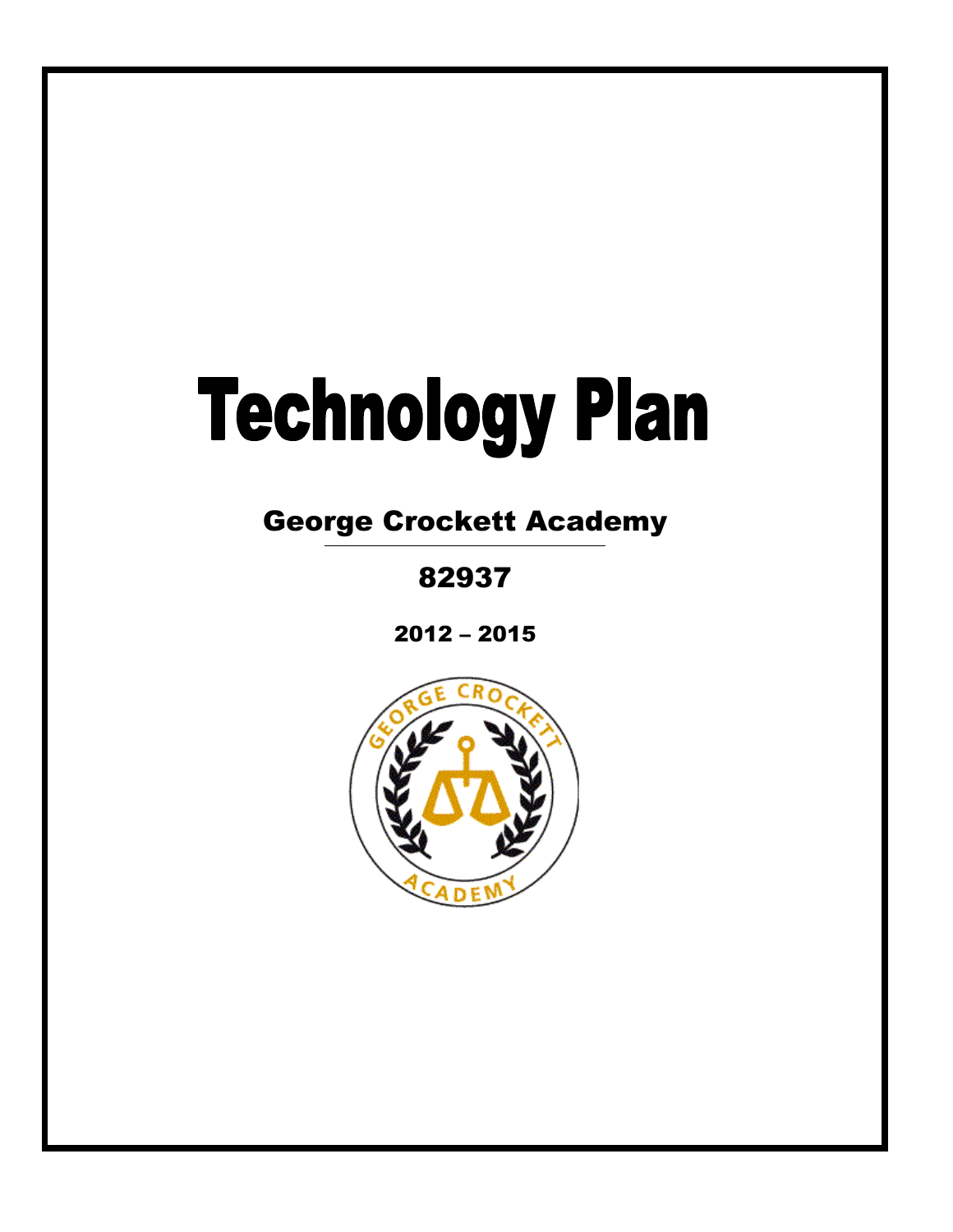### TECHNOLOGY PLAN SUMMARY SHEET

District: George Crockett Academy - 82937 Address: 4851 14th Street, Detroit, MI 48208 Contact: Jim Salliotte Phone: (517) 332-3494 Fax: (517) 333-4559 E-Mail: Jim.Salliotte@leonagroup.com Years Covered by this plan: July  $1^{st}$ , 2012 to June 30<sup>th</sup>, 2015 Date of next state review (3 years from start date): June 30, 2015 Intermediate School District: Wayne RESA URL for Technology Plan:

http://www.leonagroup.com/Tech/2012gca\_techplan.pdf

### Table of Contents **Page:**

|     | Description of District $\ldots \ldots \ldots \ldots \ldots \ldots \ldots \ldots \ldots \ldots \ldots$ |  |
|-----|--------------------------------------------------------------------------------------------------------|--|
|     | $\rm Technology~Planning~Team\,\dots\dots\dots\dots\dots\dots\dots\dots\dots\dots\dots\quad9$          |  |
|     |                                                                                                        |  |
| H.  |                                                                                                        |  |
| Ш.  | Infrastructure/Tech Support/Hardware/Software  17                                                      |  |
| IV. |                                                                                                        |  |
| V.  | Monitoring & Evaluation $\ldots \ldots \ldots \ldots \ldots \ldots \ldots \ldots$ 25                   |  |

This technology plan is based on elements found at http://techplan.org/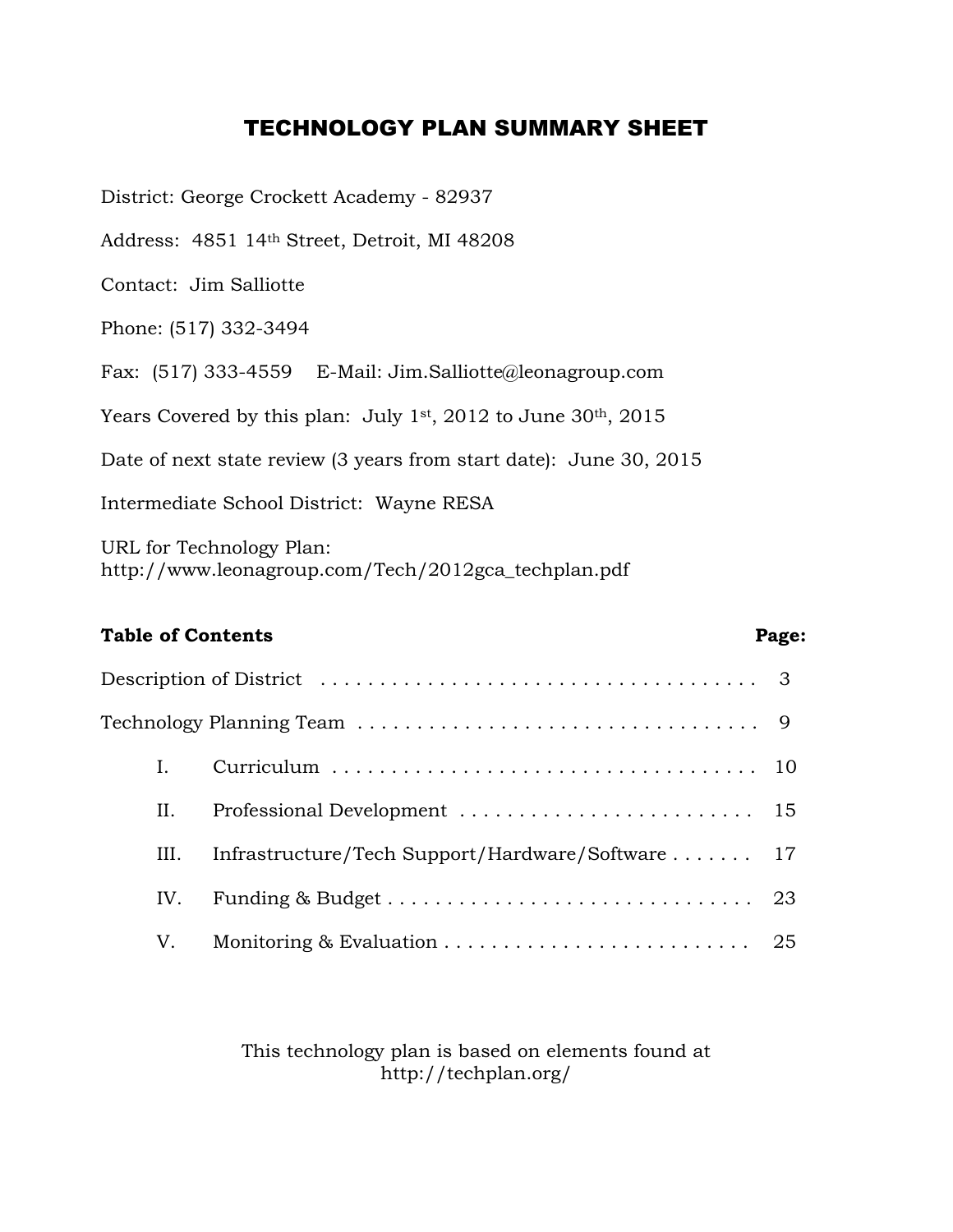### GEORGE CROCKETT ACADEMY

George Crockett Academy - 82937

- 4851 14th Street Detroit, Michigan 48208  $\bullet$
- (313) 896-6078
- School Leader: Mary Lou Van Antwerp
- 390 students
- 41 teachers
- 92.8% Free & Reduced Program



- *George Crockett Academy—Consortium High School Campus 1250 Rosa Parks Blvd., Detroit, MI 48216*
- *George Crockett Academy – Elementary and Middle School 4851 14th St., Detroit, MI 48208*

George Crockett Academy is a public charter school located in Detroit, Michigan. It is managed by The Leona Group, L.L.C., a private corporation with headquarters in East Lansing. Enrollment for the 2011-2012 academic year is currently 390 students in grades K-12. There are 23 full-time teachers at the high school level and 18 at the elementary/middle school level.

The school is located in an empowerment zone administered by the Federal government. Many students live in families headed by a single parent, usually the mother. At present, 92.8% of our students participate in the free (360) and reduced-price (2) lunch program.

Our elementary/middle school was constructed in 1923. It's a two-story brick building with 18 classrooms, a library, a computer lab, and a multi-purpose lunchroom. The school is kept in good repair, and various construction projects have been undertaken to improve and upgrade it in recent years. It is located across the street from Frederick Douglass High School, and next door to St. Leo Catholic Church and Soup Kitchen.

Students above 8th grade attend classes at our Consortium campus. This is a college preparatory high school environment in a recently-remodeled building which opened in fall, 2002. (The building was originally a warehouse in an industrial section near the old Tiger Stadium.) Seen from above, it is a large, single-story rectangle with classrooms facing outward along the north and south sides. In the center of the building is a large computer lab with 50 workstations. Everything is in good condition because it's only a few years old. The school also has a cafeteria and a beautiful gymnasium.

Starting in the fall of 2012, we will have a brand-new school building. The building has been under construction since September, 2011. Many meetings have been held to plan the details of the new facility. It will contain 43 classrooms, two computer labs, several offices, a lunchroom, and a large gymnasium. Each classroom will have four computers and an interactive whiteboard. There will also be rolling carts with laptops, plus other handheld devices.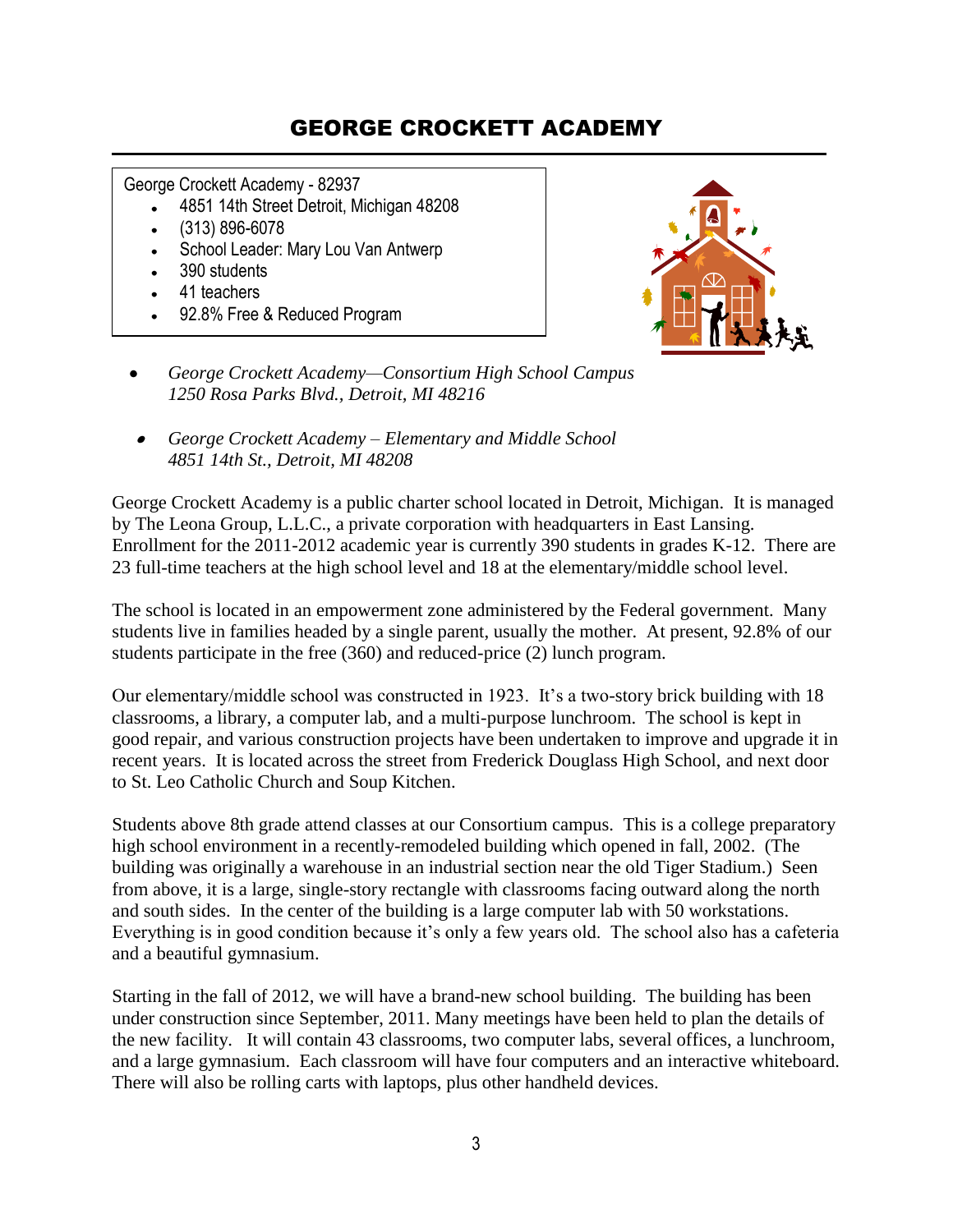The two campuses often share information, ideas, and common concerns. We work together to submit documents to the Michigan Department of Education and other government agencies. We also communicate regularly with Ferris State University, our chartering institution.

### George Crockett Academy VISION AND GOALS

### **District Mission Statement**

*We must ENABLE our students to use technology wisely and effectively. We must PROVIDE them with the skills to succeed in a rapidly-changing world. We must EMPOWER them with real responsibility to control their own future. That is our mission.*

### **School Mission Statement**

*The entire George Crockett learning community is committed to working together and nurturing students, who believe in their own capabilities, are respectful to others, sensitive to community service, globally aware and highly proficient in all academic areas. The students of George Crockett Academy will be taught to believe in the power of the law to solve problems of equal rights and justice.*

George Crockett Academy's technology planning initiative dates back to 1996, and is largely due to the efforts of school leader Mary Lou Van Antwerp and the Board of Directors. Through their guidance, we began the process of bringing our school up to date technologically, as required by our School Improvement Plan. Our administration is strongly committed to using computers, the Internet, and other tools of learning.

Each of our classrooms has two computers, and some have more. The K-8 campus also has 25 wireless laptop computers which are set up in a lab formation in our library. 25 more laptops are set up in various classrooms and offices. Students and staff use the Internet on a daily basis. The 7-12 campus has a large computer lab with 54 workstations. Students and staff use the Internet on a daily basis. Record-keeping, report cards, attendance, and disciplinary functions are managed by the Administrator's Plus database program, which is hosted remotely. Starting in the fall of 2012, we will be switching to PowerSchool.

Our network is driven by two Windows 2008 servers at each campus. A firewall plus an M86 web filter provide virus protection and content filtering. Internet access is provided through a T1 line, supplemented by a cable modem for increased reliability and speed. Part of the new building project is the installation of fiber optic cables. New servers will also be added, bringing the grand total to seven. A local technician will be on hand to monitor and maintain the network, and the Leona Group will provide additional support as needed.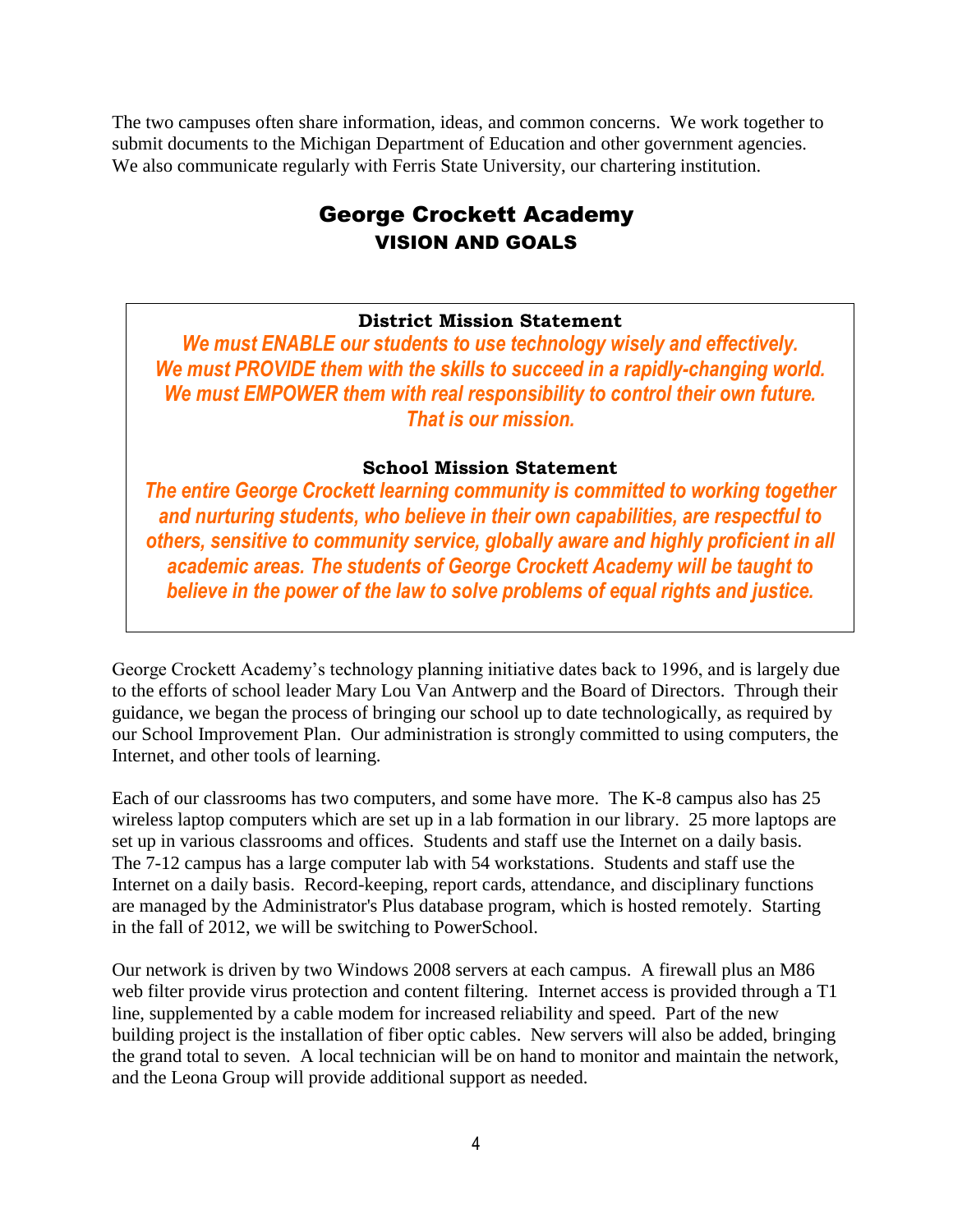At both the elementary campus and the high school campus, the computer labs are in continuous use for instruction and projects. Students use the computer in hands-on ways, giving them technological confidence and proficiency. From kindergarteners through high school seniors, students are expected to use computers and the Internet frequently.

The staff has varying degrees of comfort and ability with computers. All of the teachers believe in the value of technology and sincerely want to incorporate it into their classroom structure, but some lack the formal training to get from Point A to Point B. With encouragement, funding, time, and commitment, they could be truly outstanding.

In recent years, we have added several younger people to our staff. They are much more familiar with using computers and the Internet, and they encourage us to use them creatively. We have also acquired several new technology tools to enhance the learning of children. We've also begun to incorporate other handheld technology besides computers. This includes tablets, graphing calculators, and interactive response devices.

It is our fervent hope that this plan will go a long way toward accomplishing that goal. We must continue our push to upgrade our hardware, utilize new software, tap into our human resources, and move George Crockett Academy forward. It's a monumental task, but a worthwhile one, and cooperative planning plays a significant part.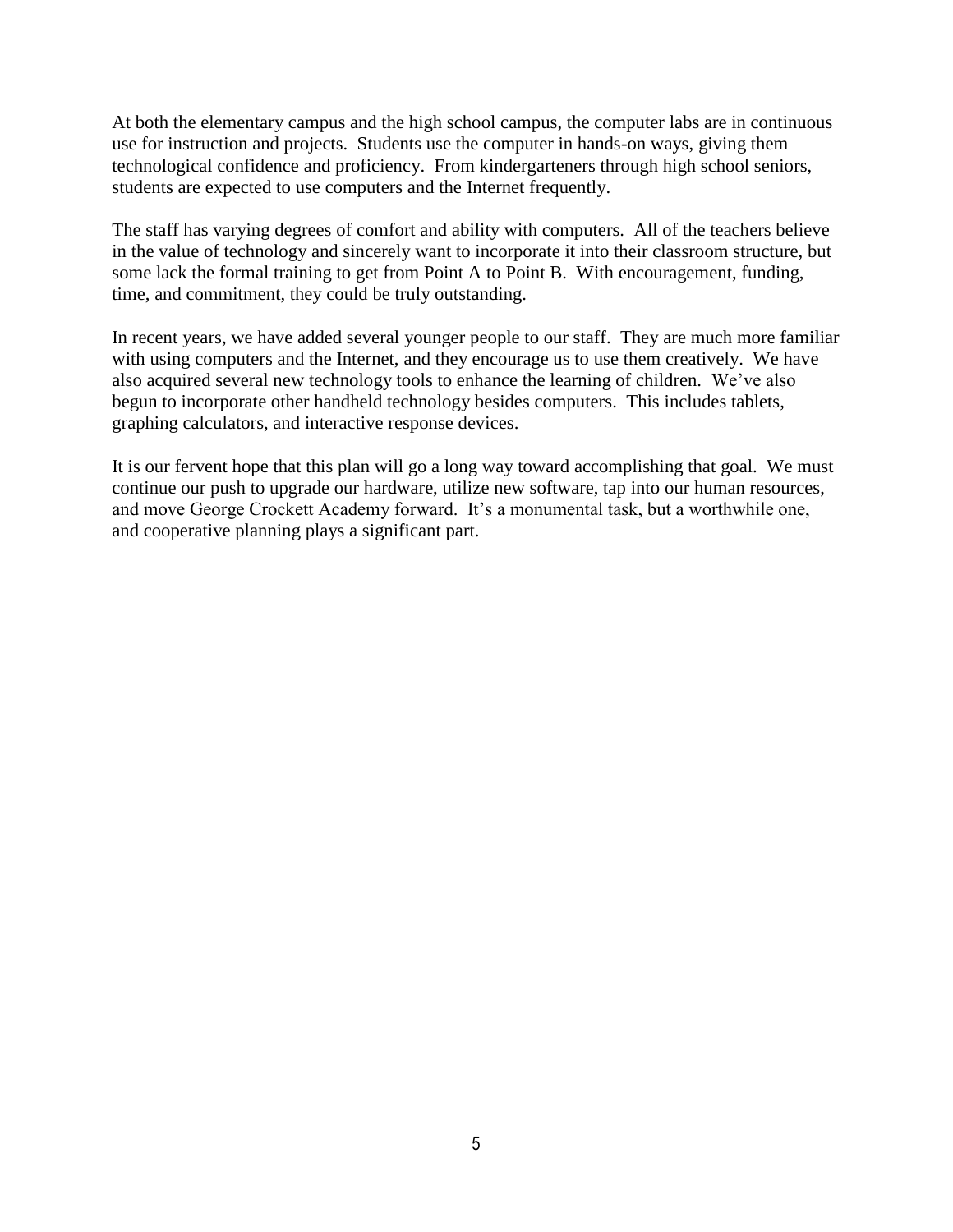### **Planning Statement**

If this technology plan is to be meaningful, it has to start with an honest look at ourselves and what we've done so far. Let's ask ourselves the hard questions:

Do computers really help kids learn? How do we know? What do they learn? Does it transfer into real life? Is their knowledge deeper than it would be in a traditional classroom? Are their skills measurably improved by computers? What do we need to buy? What training should we invest in? How do we keep up with developing trends? What do our students need?

Every year brings new "solutions" to the problem of how to educate children. We get so many catalogs and e-mails from various companies, there's not enough time to even look at them -- much less to decide intelligently on what's best for our school. How do we sort through all the hype?

Here are our four pillars:

### 1. MAKE DECISIONS BASED ON RESEARCH.

There is plenty of data to assist us. We need to consult the experts--not the salesmen--to see what's effective. If we were buying a car, we would talk to knowledgeable people and read the reviews. We would look under the hood, kick the tires, and ask lots of questions. We should do the same with technology.

### 2. BUY ONLY WHAT MAKES SENSE.

"Do we need this?" "How will we use it?" "How does it help us to meet our objectives?" "How well does it fit with our overall plan?" The curriculum must determine the technology, not the other way around. We start with the state standards and then find the right tools to help us meet them. We don't just buy shiny new toys because they look nice.

### 3. HAVE SOMEONE TAKE THE LEAD.

Our school has a mission statement and a guiding philosophy. Every staff member strives to follow it, but people often need assistance. We should consider having a Technology Director, someone with clear vision and values, who can keep us on course and heading where we need to go.

### 4. GIVE KIDS WHAT THEY NEED.

Do our students need lessons on playing video games or watching music videos? Probably not. But do they need to know how to write and edit papers electronically... or how to use spreadsheets to solve story problems... or how to search effectively, read critically, and think analytically? Yes, yes, and yes. We've come a long way with technology in the past few years. In the early days, a classroom might have one computer and some disks, no network and no plan. Now the computers are more powerful, and the world is at our fingertips. This is a golden opportunity, if we're wise enough to take it.

Our technology plan must be more than just a "Roadmap." It must be a "Technology GPS."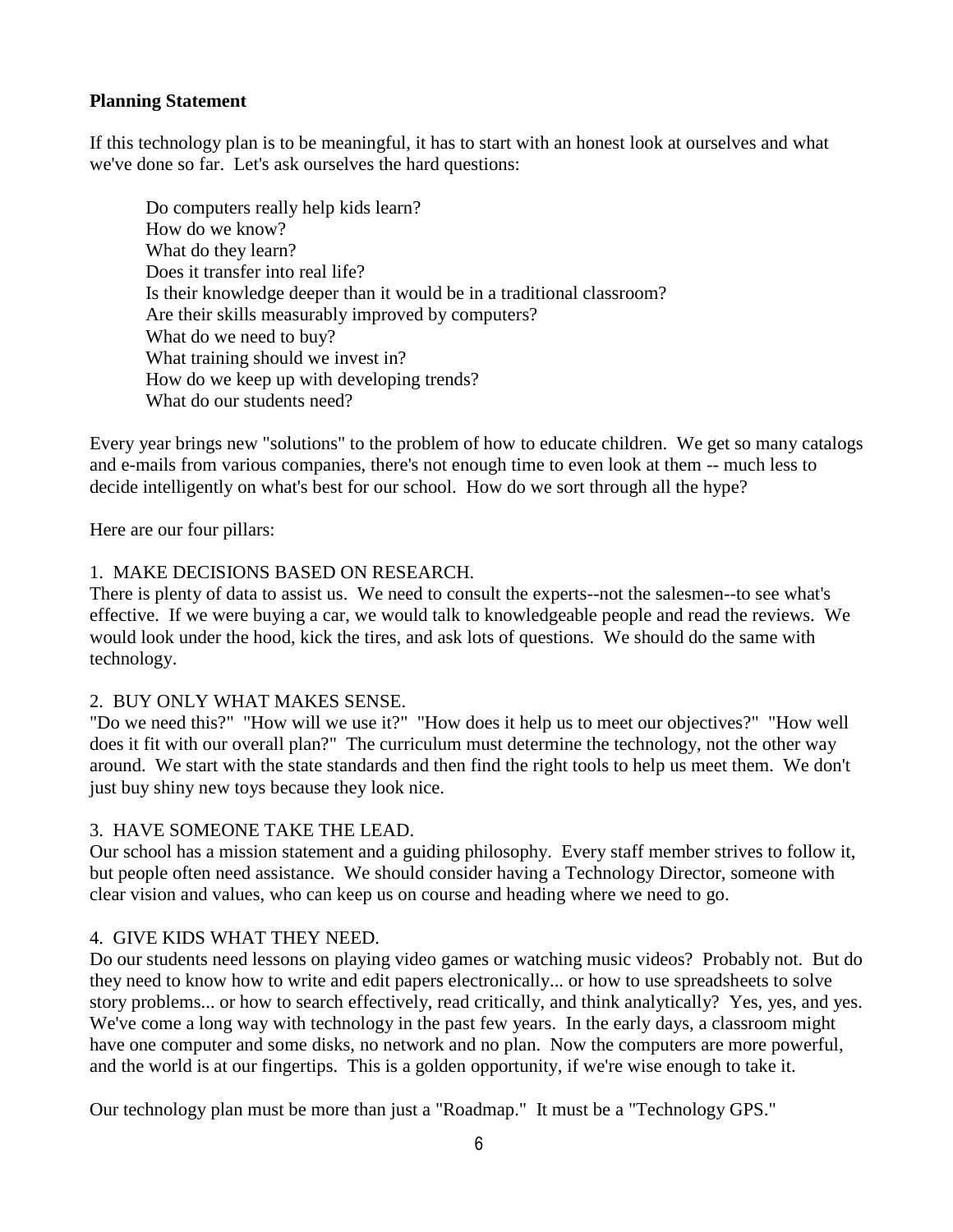### **Major goals of the technology plan (related to long-term vision and school/district mission**):

- Instill a strong technological capability in students and staff.
- Enhance the educational process with software and the Internet.
- Use technology to improve standardized test scores.
- Continue to build our infrastructure, adding new hardware and software as appropriate.
- Invest in staff development to enable them to take risks, explore new possibilities, and embrace technology in their teaching.

### **Goals for district teachers and students:**

- Provide experiences that build skills for future success.
- Help everyone use computers, individually and in teams.
- Increase our school community's ability to use essential software: word processing, spreadsheet, database, and the World Wide Web.
- Develop higher level thinking skills, especially in reading informational text.
- Encourage creativity and collaboration at all grade levels, particularly in older students.
- Tap into the power of networks for sharing information and solving problems.

### **Guiding questions:**

Does the plan establish goals and a realistic strategy to improve student learning?

Our plan is detailed, specific, and practical. It addresses the needs of novices and experts, students and staff. This written plan provides for training and experiences which directly improve student achievement. It gives us room for growth.

- 1. Required Elements of a Technology Plan <http://www.techplan.org/>
- 2 Michigan Information Technology Strategic Plan <http://www.michigan.gov/itstrategicplan>
- 3. International Society for Technology in Education <http://www.iste.org/standards.aspx>
- 4. Michigan Curriculum Framework [http://www.michigan.gov/documents/MichiganCurriculumFramework\\_8172\\_7.pdf](http://www.michigan.gov/documents/MichiganCurriculumFramework_8172_7.pdf)
- 5. Instructional Technology Across the Curriculum (ITAC) <http://www.techplan.org/documents/itac-mde1996.pdf>
- 6. Technology content standards and benchmarks [http://www.michigan.gov/documents/Technology\\_11594\\_7.htm](http://www.michigan.gov/documents/Technology_11594_7.htm)
- 7. Michigan Information Network (MIN) [http://www.min.state.mi.us](http://www.min.state.mi.us/)
- 8. NSSE Indicators for Quality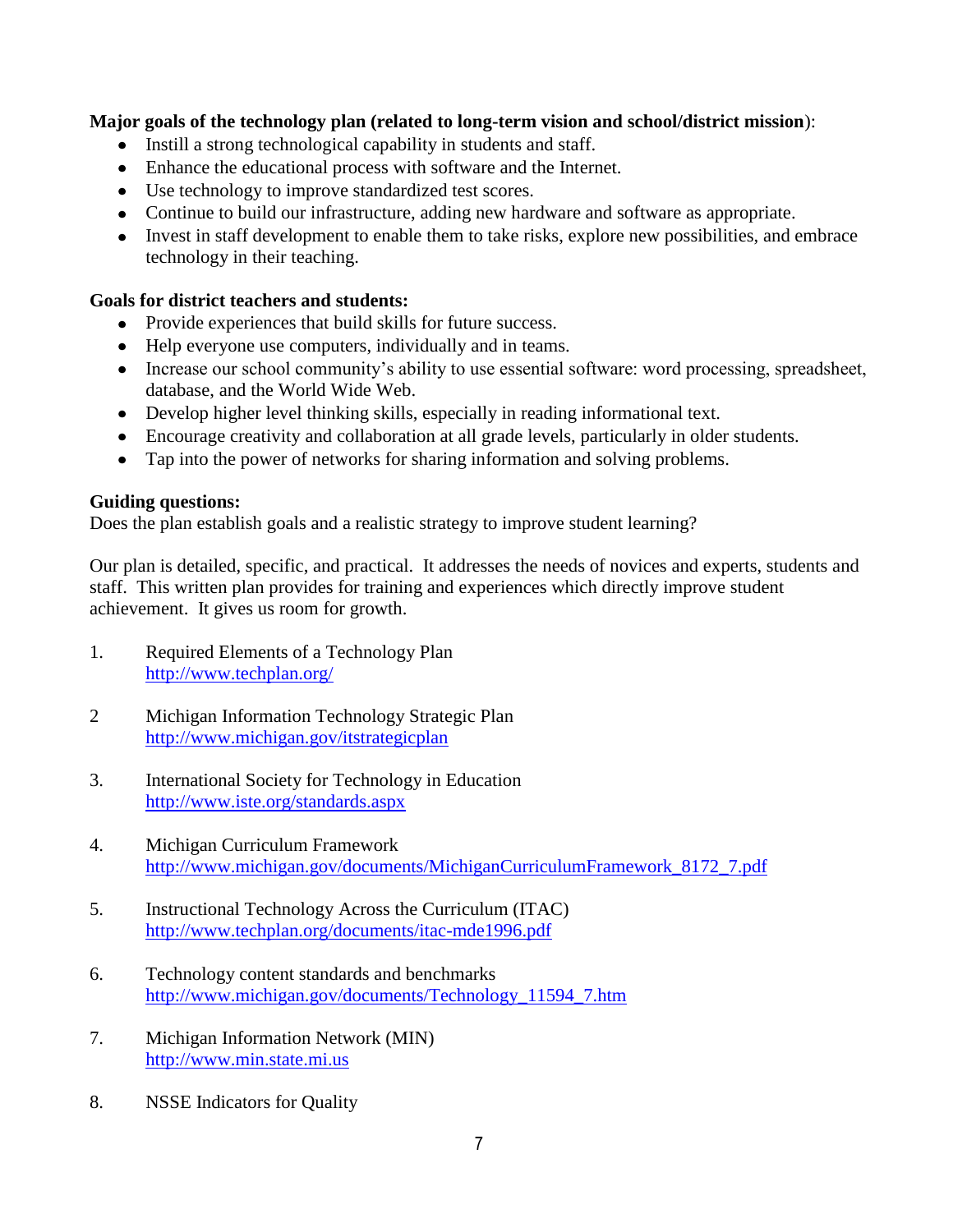[http://www.edzone.net/tech\\_plan/plan2000/curriculum2.html](http://www.edzone.net/tech_plan/plan2000/curriculum2.html)

- 9. National School Boards Association <http://www.nsba.org/sbot/toolkit/tpt.html>
- 10. Ten Tips for School Technology Planning <http://www.scholastic.com/browse/article.jsp?id=52>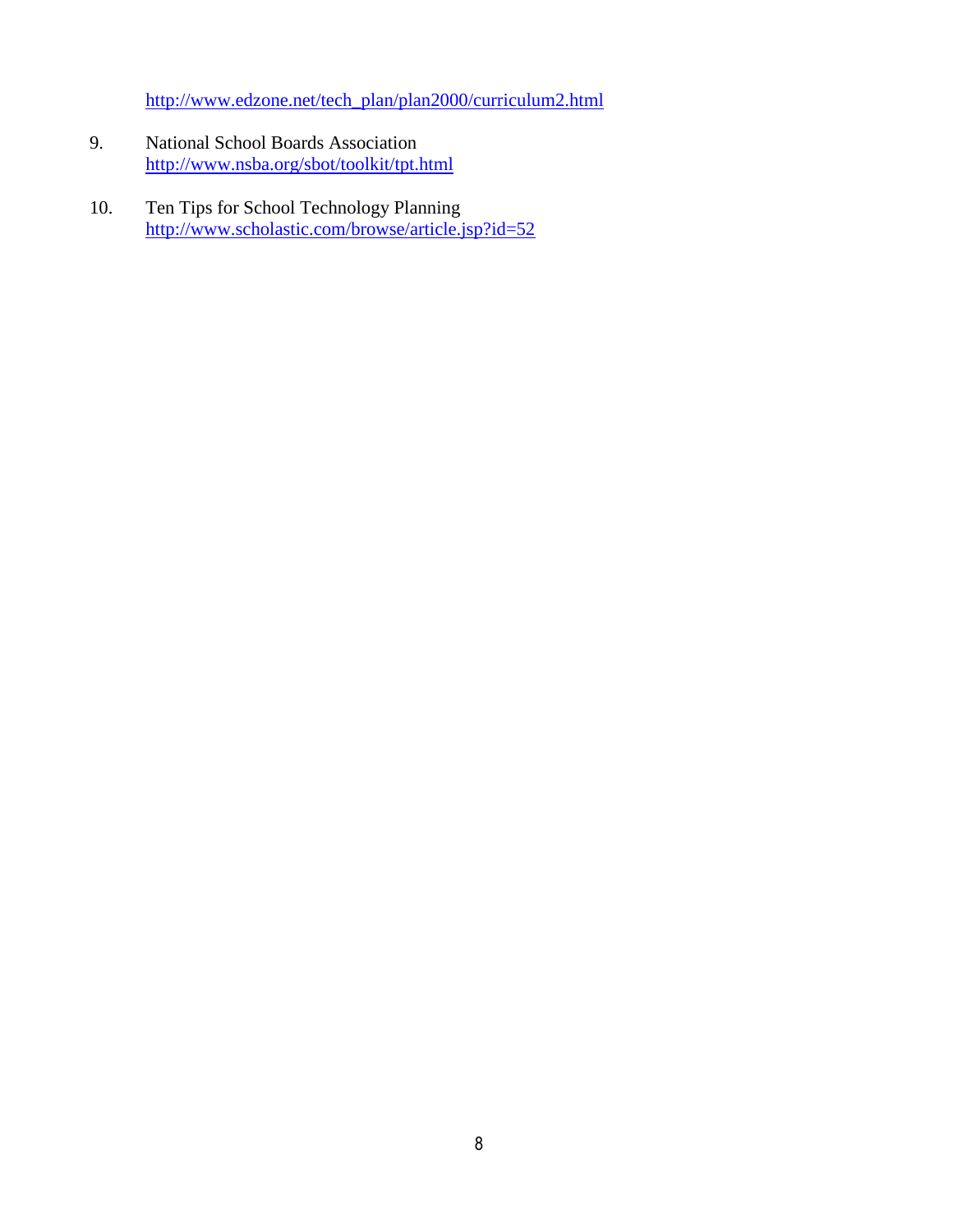### DISTRICT TECHNOLOGY PLANNING TEAM

| List the members of your district's technology planning team here: |  |
|--------------------------------------------------------------------|--|
|--------------------------------------------------------------------|--|

| <b>Name</b>             | Position                      |  |  |  |  |
|-------------------------|-------------------------------|--|--|--|--|
| • Rachael Parks         | <b>Technology Director</b>    |  |  |  |  |
| • James Salliotte       | Midwest Technology Manager    |  |  |  |  |
| • Bob Rodegeb           | <b>Technology Coordinator</b> |  |  |  |  |
| • Patti Peterson        | <b>Technology Coordinator</b> |  |  |  |  |
| $\bullet$ Ed Morykwas   | <b>Technology Coordinator</b> |  |  |  |  |
| • Anthony Hubbard       | Regional Vice President       |  |  |  |  |
| • Mary Lou Van Antwerp  | School Leader K-8             |  |  |  |  |
| • Tamiko Powell-Johnson | Assistant School Leader K-8   |  |  |  |  |
| • Rod Atkins            | School Leader 9-12            |  |  |  |  |
| • Patricia Crosson      | Assistant School Leader 9-12  |  |  |  |  |
| • Marguerite Forrest    | Curriculum Coach K-8          |  |  |  |  |
| • Lydia Kovach          | Curriculum Coach 9-12         |  |  |  |  |
| • Rose Leyva            | Computer Teacher K-8          |  |  |  |  |
| $\bullet$ Tiarlin       | Computer Teacher 9-12         |  |  |  |  |
| • William K. Smith      | <b>School Board President</b> |  |  |  |  |
|                         |                               |  |  |  |  |
|                         |                               |  |  |  |  |
|                         |                               |  |  |  |  |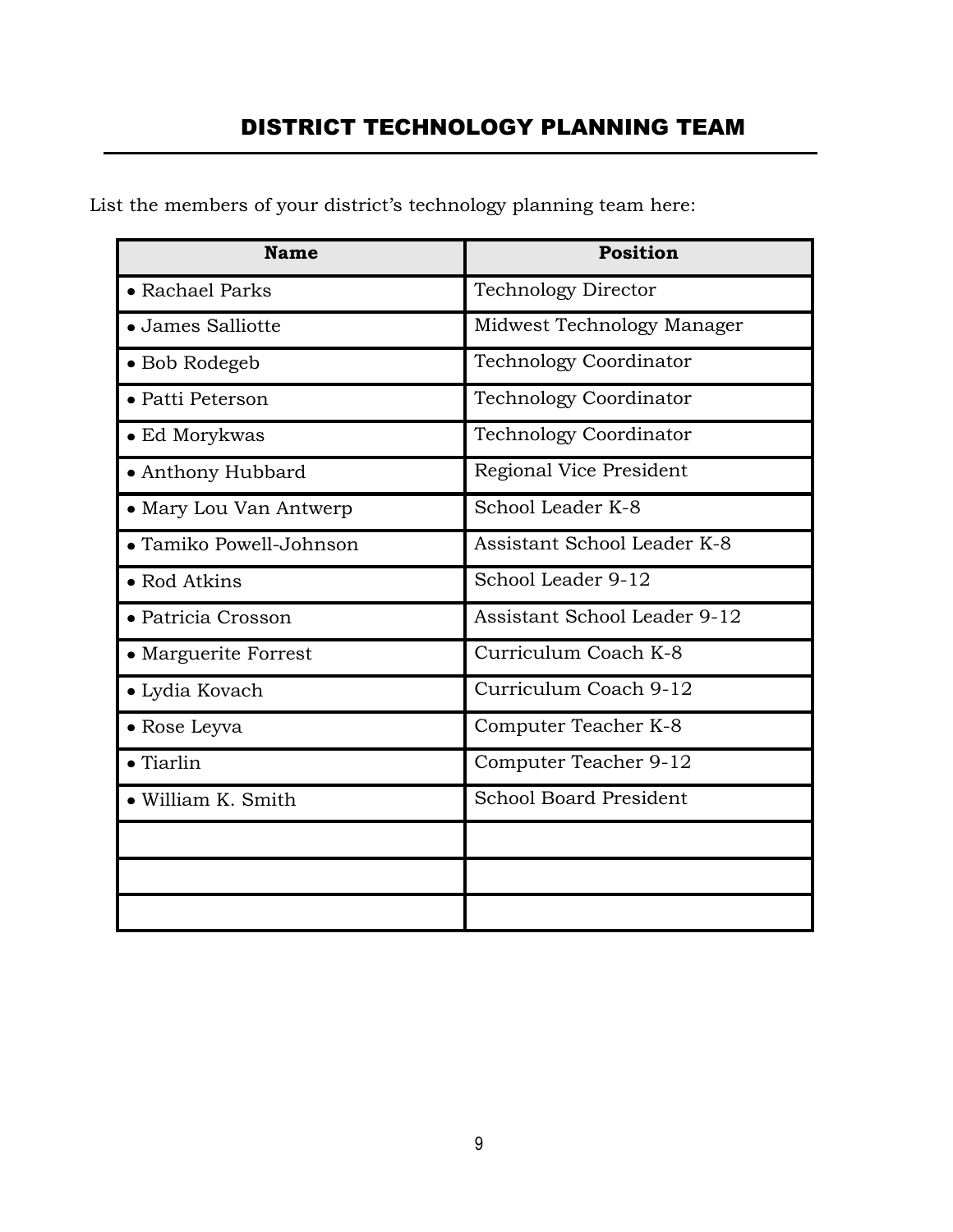### CURRICULUM



It's not enough for computer access to be confined to a single room (the computer lab) for a single hour per week (computer class). The students and staff of George Crockett Academy need to have this powerful technology as part of their daily educational experience. They need to share information and projects, write stories and papers, and tap into resources online. In short, they need to harness the power of 21<sup>st</sup> century technology.

George Crockett students use a variety of software products, including:

- SuccessMaker
- Accelerated Reader
- Study Island
- Microsoft Office
- 1. As our budget permits, we will replace outmoded computers with faster, more powerful ones. Our goal is to have at least two in each classroom. Some of our classrooms already have four or more.
- 2. The principal and staff will receive much-needed training, including an overview of educational software and how to find information online.
- 3. By participating with The Leona Group and our sister schools throughout Michigan in a datacenter using Citrix, we hope to streamline communication and standardize procedures.
- 4. We will continue to build connections to other schools and businesses in our community, establishing a viable support system.
- 5. George Crockett Academy students will receive valuable hands-on experience in word processing, graphic design, analytical problem solving, and systematic research skills.
- 6. Website filtering software is in place for every computer with access to the Internet. An active firewall protects us from virus and hacker attacks.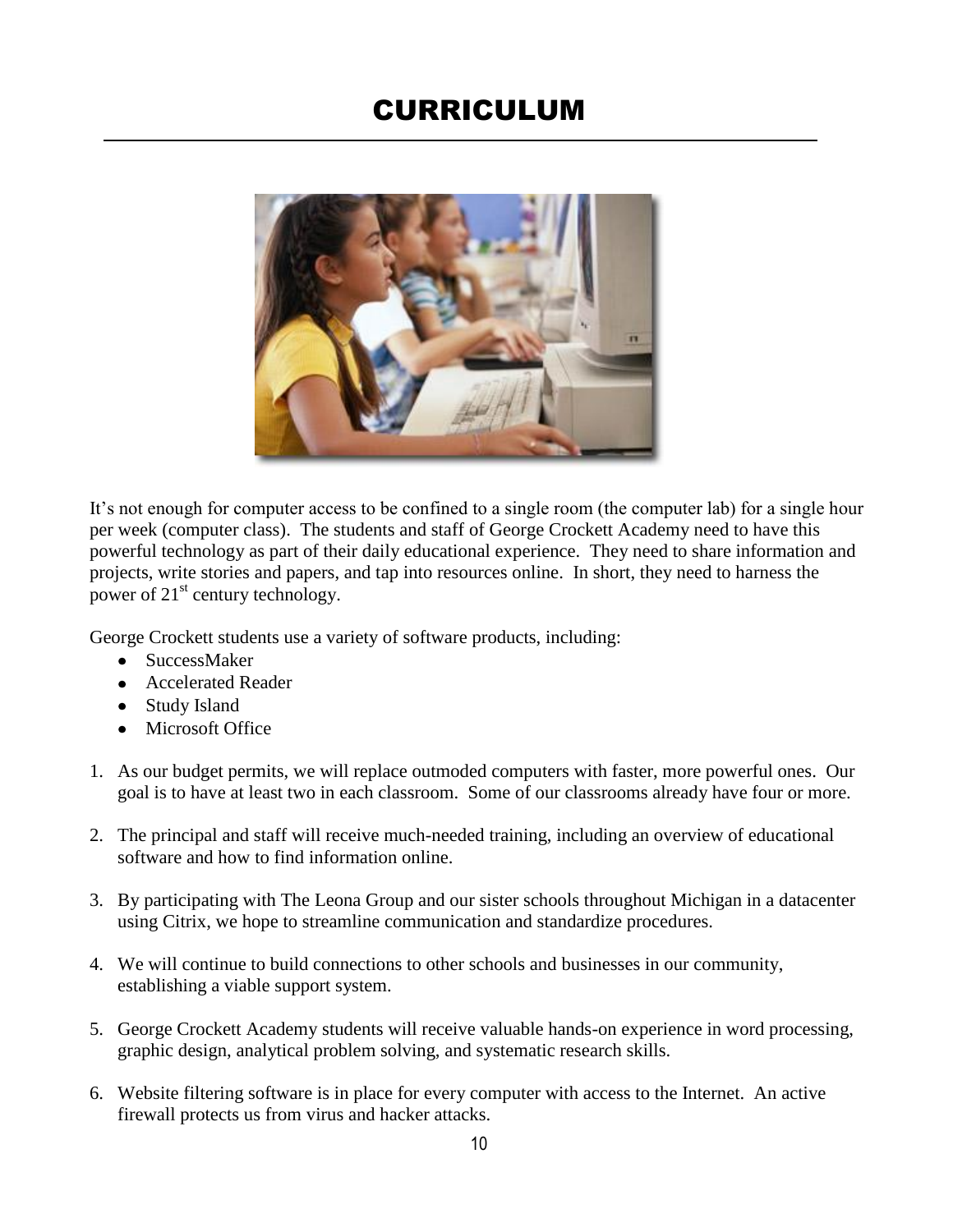- 7. As everyone gets used to this system, the George Crockett Academy curriculum will be enhanced in countless ways. Teachers who may have been reluctant to switch on a computer will find themselves including it in their daily lesson plans. Students at risk, whose exposure to technology has been very limited, will learn to take control of it in productive ways. This fulfills the vision of our technology planning committee: "We must enable... we must provide... we must empower."
- 8. Our high school campus will continue to evolve into a state-of-the-art technology center. Students who have mastered the basics of computer use in the early grades will continue to refine and enhance their marketable skills.
- 9. All faculty members will continue to utilize email to improve communications and teamwork.

### CURRICULUM OBJECTIVES

Our curriculum is based on state standards for technology content in the Michigan Curriculum Framework:

#### **Standard 1 Using and Transferring**

All students will use and transfer technological knowledge and skills for life roles (family member, citizen, worker, consumer, lifelong learner).

#### **Standard 2 Using Information Technologies**

All students will use technologies to input, retrieve, organize, manipulate, evaluate, and communicate information.

#### **Standard 3 Applying Appropriate Technologies**

All students will apply appropriate technologies to critical thinking, creative expression, and decisionmaking skills.

#### **Standard 4 Employing Systematic Approach**

All students will employ a systematic approach to technological solutions by using resources and processes to create, maintain, and improve products, systems, and environments.

#### **Standard 5 Applying Standards**

All students will apply ethical and legal standards in planning, using, and evaluating technology.

### **Standard 6**

### **Evaluating and Forecasting**

All students will evaluate the societal and environmental impacts of technology and forecast alternative uses and possible consequences to make informed civic, social, and economic decisions.

### **Technology Standards and Expectations: Technology Standards and Expectations:**

We strive to follow the Michigan Educational Technology Standards for Students (METS). They are listed in Appendix A at the end of this planning document.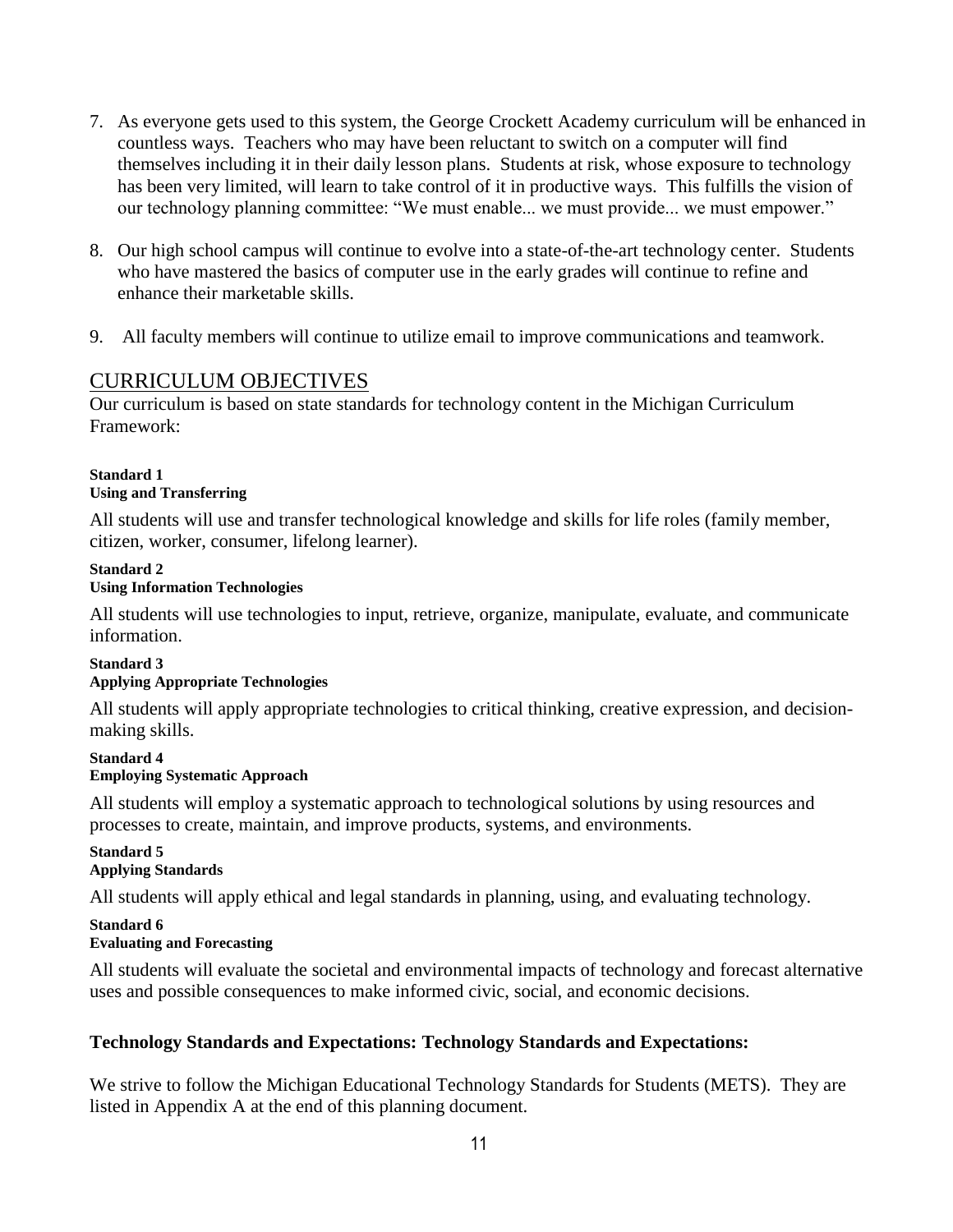The major components of METS are:

**Creativity and Innovation Communication and Collaboration Research and Information Literacy Critical Thinking, Problem Solving, and Decision Making Digital Citizenship Technology Operations and Concepts** 

Our goal is to educate citizens of the  $21<sup>st</sup>$  century. That means they should be able to use technology effectively. They should be comfortable and proficient in electronic communications, the creation and sharing of electronic documents, the use of spreadsheets and databases, and the constant development of emerging technologies. Our students should know how to troubleshoot and problem-solve. They should be able to learn and apply new technological skills.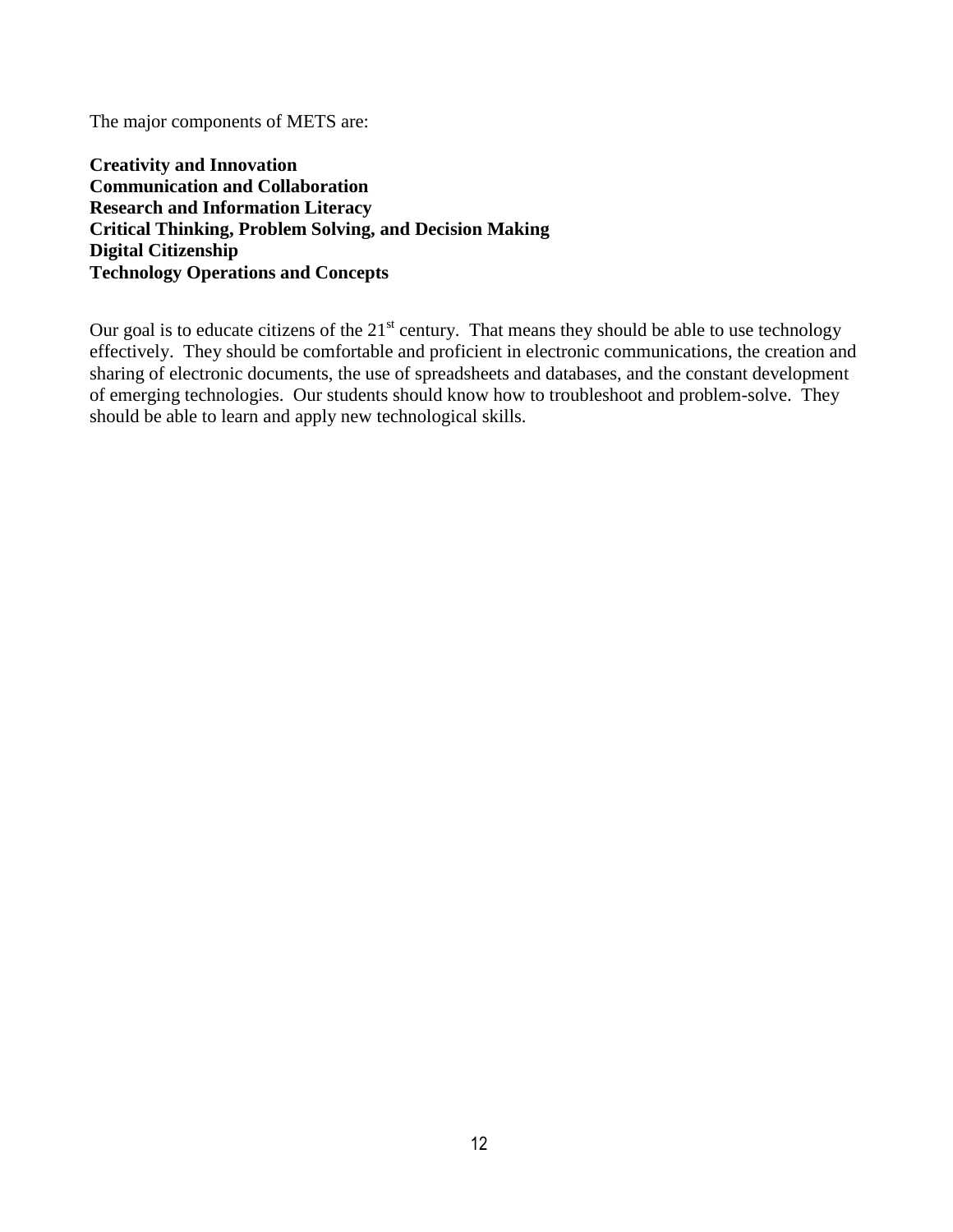### Quality Indicators For Curriculum Development & Technology

- The design of the curriculum is driven by the goals and performance indicators for  $\bullet$ student learning in technology that has been defined by the school.
- The design of the curriculum takes into account the learning needs and interests of the students.
- The curriculum is clearly articulated and supports a shared vision for student learning.
- The school is committed to the on-going evaluation and renewal of the curriculum.
- The advantages of integrating applications of technology in teaching strategies and  $\bullet$ learning activities empower teachers to provide students with learning experiences that would be impossible or difficult to achieve without technology resources.
- Effective instructional strategies and learning activities are employed to help students  $\bullet$ understand and apply technology.
- Information technology resources are employed to expand and strengthen the system of assessing student learning.
- High quality assessments are employed to evaluate students' achievement of the essential knowledge and skills they need to achieve in technology.

*National Study of School Evaluation Library of Congress Catalog No. 95-71988.1996*

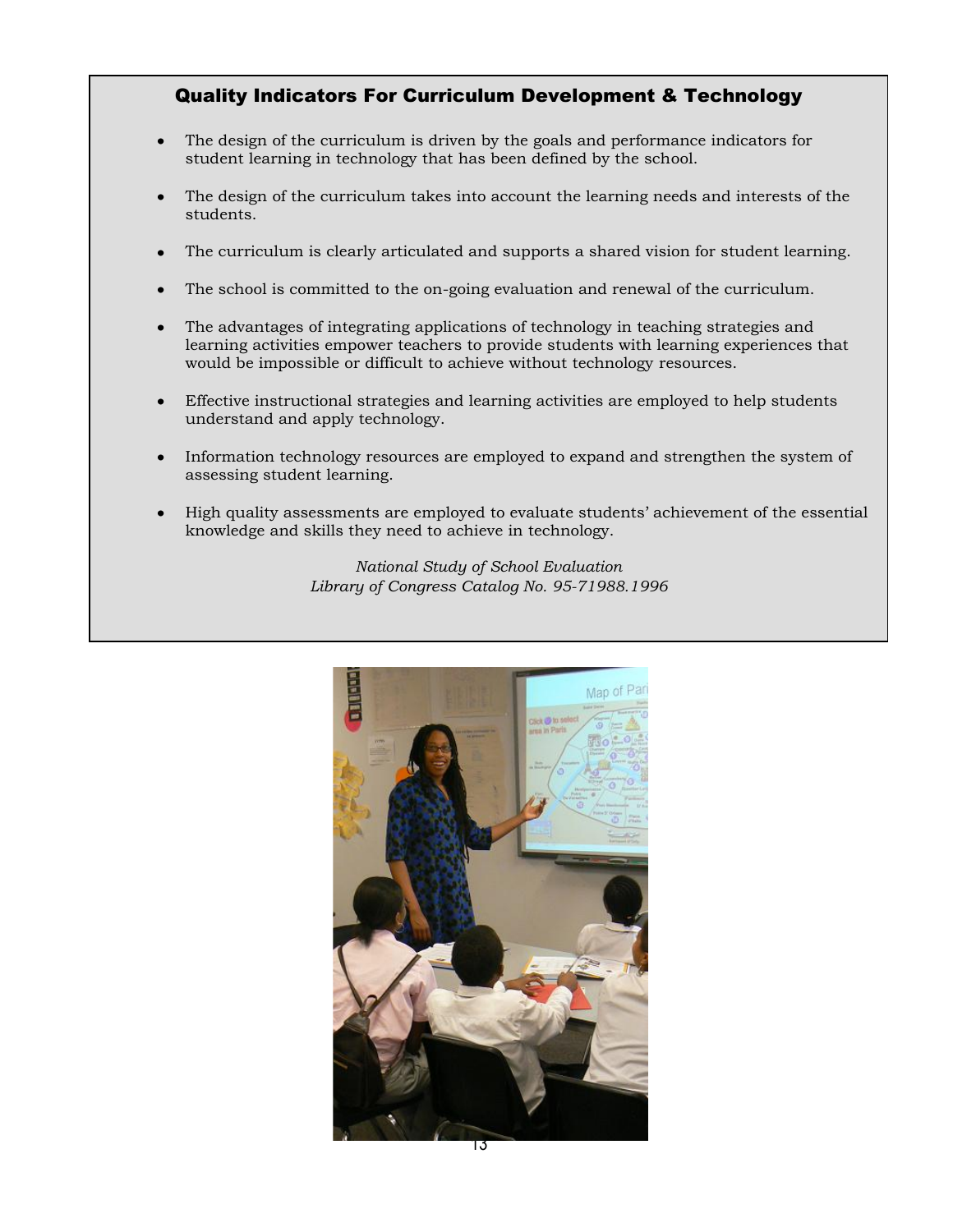### **COMMUNICATIONS / PUBLIC RELATIONS**

In order to succeed, this plan is going to take teamwork. There are so many people who want to share ideas and resources, to make sure George Crockett Academy students receive a high-quality education in a high-tech world. Parents, students, staff, civic leaders, educational experts, business partners, and community members must be included.

How will we communicate our goals and progress?

- NEWSLETTER—The school has a regular newsletter for important announcements and items of interest. We plan to move to a web-based electronic version as more of our families acquire Internet access..
- WORLD WIDE WEB—The school has an extensive website. This can be used to even greater advantage in the future, presenting important issues and gathering feedback. Teachers are able to post grades, assignments, and announcements online.
- E-MAIL—We have an active e-mail service through which we can send and receive messages daily. We use these to keep in touch with others in the field, to ask for help or information, and to coordinate activities.
- NOTEWORTH-E—The Leona Group newsletter "Noteworth-e" showcases creative and innovative ideas using technology to promote learning. This fosters a healthy competitive atmosphere conducive to learning new strategies for integrating technology into the curriculum.
- PARENT MEETINGS—Both formally and informally, the staff keeps everyone informed and asks for input on a wide variety of questions. For an urban school such as ours to prosper requires a total commitment from all parties, lots of time, and the willingness to talk things over.
- TELEPHONE—Our school leader and staff know how to "work the phones" to get people involved. It's a constant reminder that the real network is people. Schools of The Leona Group strongly believe in parent involvement.
- SCHOOL MAIL—This refers to the system of internal e-mail communication within our building. As the technology plan is put into effect, this will become a major tool of sharing information among the classrooms and offices, tying us into a closer team unit, eliminating wasteful paper memos, and facilitating cooperation.
- NEWS MEDIA—Whenever appropriate, we notify the local news outlets about activities at George Crockett Academy. With so many negative stories in the papers and on TV, it's important to get the word out about the positive accomplishments of our school community.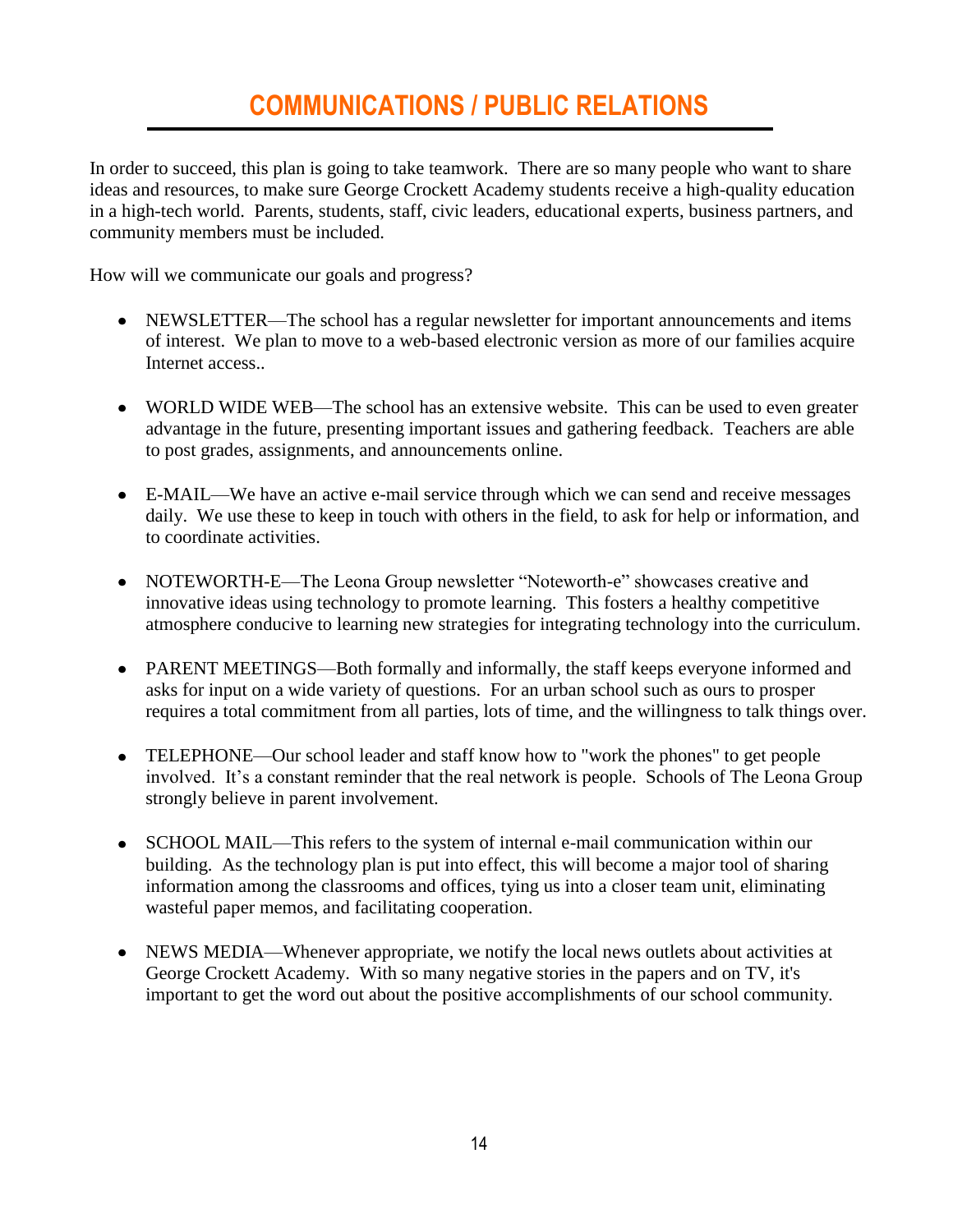### PROFESSIONAL DEVELOPMENT



 There are several options available to our staff for learning more about computers, networks, and the Internet. Teachers are actively encouraged to develop their professional skills and incorporate new technology into their everyday curriculum. Through in-services and other opportunities listed below, we are making a significant, sustained improvement.

Our staff will receive training in various technologies, as needed. Everyone has been trained in using GradeQuick for recording and printing grades, and taking attendance. They also use a web-based program called Edline to share grade reports with parents. The staff also received instruction on how to use SmartBoards amd Promethean Boards effectively.

In compliance with state requirements, our teachers will be required to meet guidelines for technical expertise as they become available from the state. Professional development will be available for those who need assistance in meeting those standards.

#### TRAINING CLASSES

Computer schools at local colleges and training centers offer courses on specific software applications, including Microsoft Word and Excel. These would be valuable because the skills could then be passed along to George Crockett Academy students. The downside is that these would be too expensive for our entire staff.

#### CONSULTANTS

Computer teachers are willing to conduct classes on-site for a full day or an afternoon. Some of these could be contacted through MACUL, the Michigan Association of Computer Users in Learning. We would be able to use our own computer lab for this purpose, which would be ideal.

#### STAFF MEMBERS  $\bullet$

Teachers often take the lead in showing colleagues how to use computers and the Internet as part of the regular curriculum. Our computer coordinator, Edward Morykwas, often works with individual staff members to increase and enhance their technology skills. Much of the training is on an informal, one-on-one basis.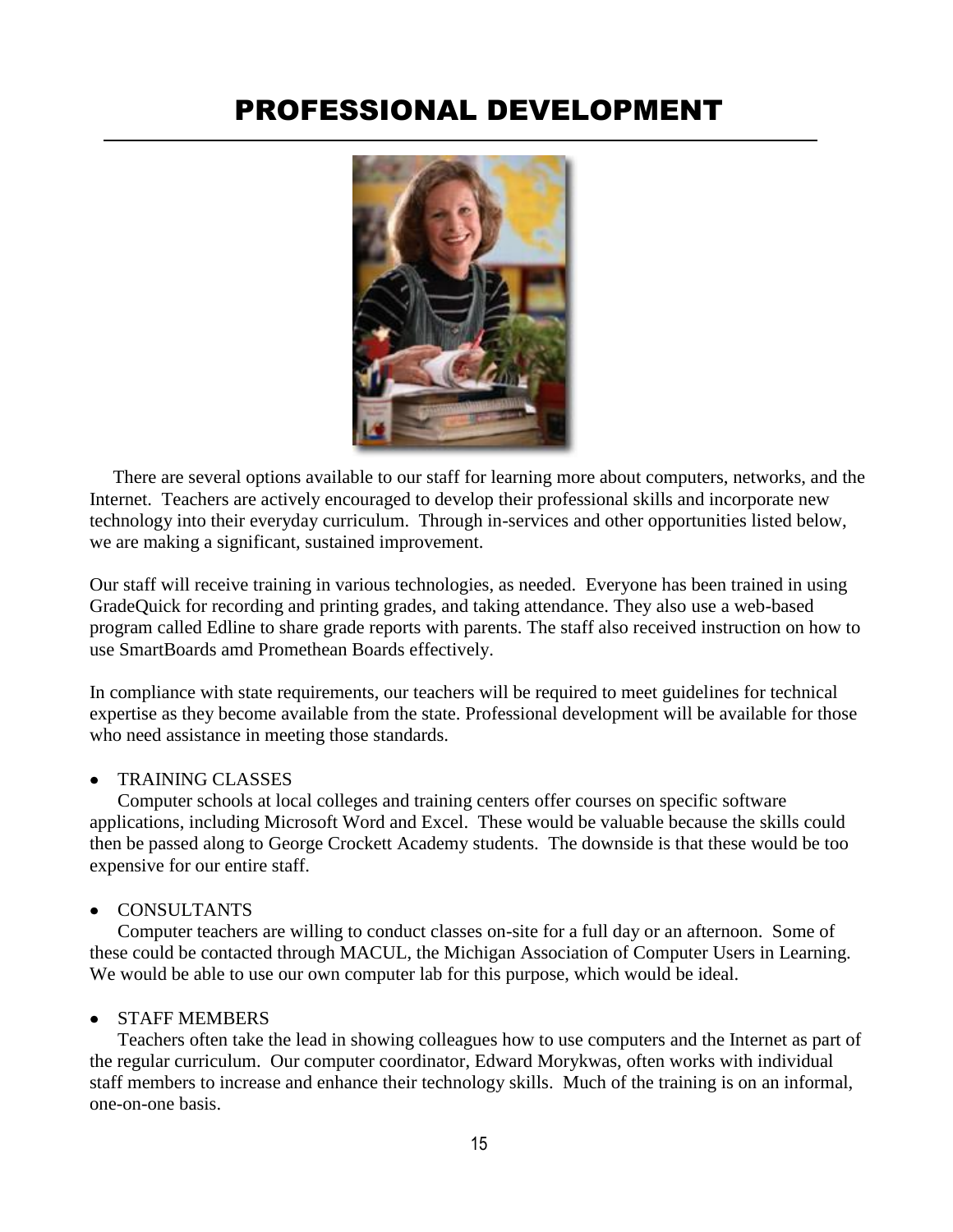### • VISITING TEACHERS

A similar idea would have us "trading teachers" with other schools for a day. We could offer to teach something we know well to their students, and they could send someone to teach us about computers.

### • ONLINE CLASSES

Internet access is available in all the classrooms through a T1 line. Online courses on many areas of technology are available through the Michigan Virtual University. We are currently looking into the costs and benefits of interactive video in the classroom.

### INSTRUCTIONAL MEDIA CENTER

George Crockett Academy has access to the REMC (Regional Educational Media Center) in our area. Often there will be classes and workshops specifically designed for teachers held in the late afternoons or on weekends.

### Quality Indicators for Professional Development

- The objectives of the professional development programs in technology that are made available to administrators, teachers and staff members are consistent with the district's vision and are designed to help them advance goals for student learning in technology.
- Information technology resources are effectively employed to support the design and delivery of professional development programs and follow-up assistance for teachers and staff.
- The district's planning process for professional development in technology provides adequate support for the initiation, implementation and the institutionalization phases of effective staff development programs.

Library of Congress Catalog No. 95-71988.1996 *National Study of School Evaluation*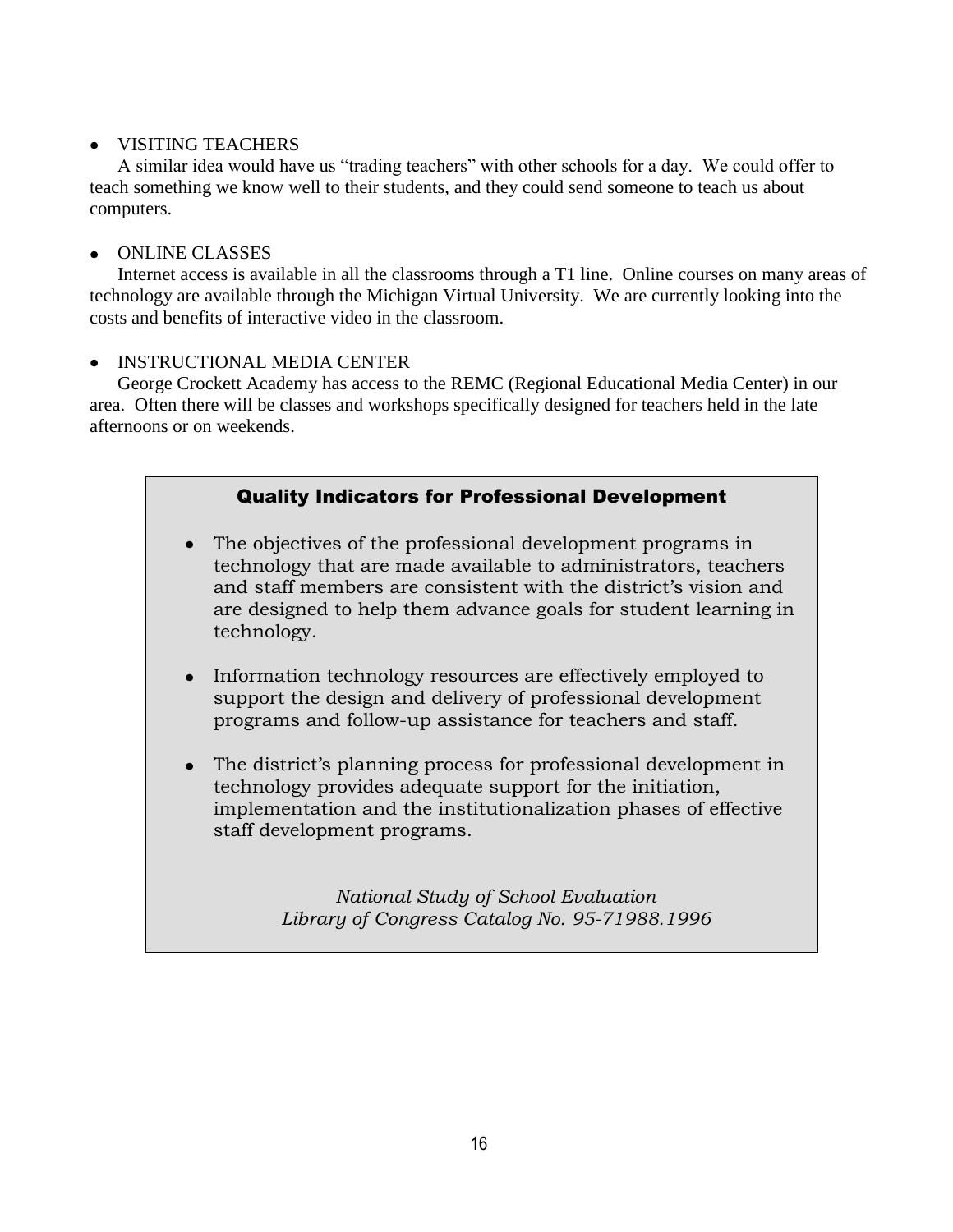# INFRASTRUCTURE/TECH SUPPORT HARDWARE – SOFTWARE

Strategies to identify the need for telecommunication services, hardware, software and other services to improve education or library services, and strategies to determine interoperability among the components of the technologies to be acquired.



Our school is a member of The Leona Group of schools. Currently this includes over schools in Michigan, Ohio, Indiana, Florida and Arizona. Information about The Leona Group can be found at its website

THE LEONA GROUP http://www.leonagroup.com

Leona Group schools are committed to excellence, innovation, and progress. They work together to ensure the learning of students.

The Leona Group, L.L.C. is a private management organization that works with communities to operate schools in a new way. The Leona Group assists communities in starting and operating schools, providing an array of services that ensure a quality education. Currently, all schools The Leona Group manages are public schools. Parents can choose to send their children without having to pay any tuition. State and federal money pays for the schools' operation. The Leona Group provides the services necessary to create an outstanding school where more children can excel.

Schools comply with all state and federal regulations. All teaching staff are state-licensed and have had thorough background checks. Each school is independently audited by a major accounting firm on an annual basis.

Characteristics of schools managed by The Leona Group include: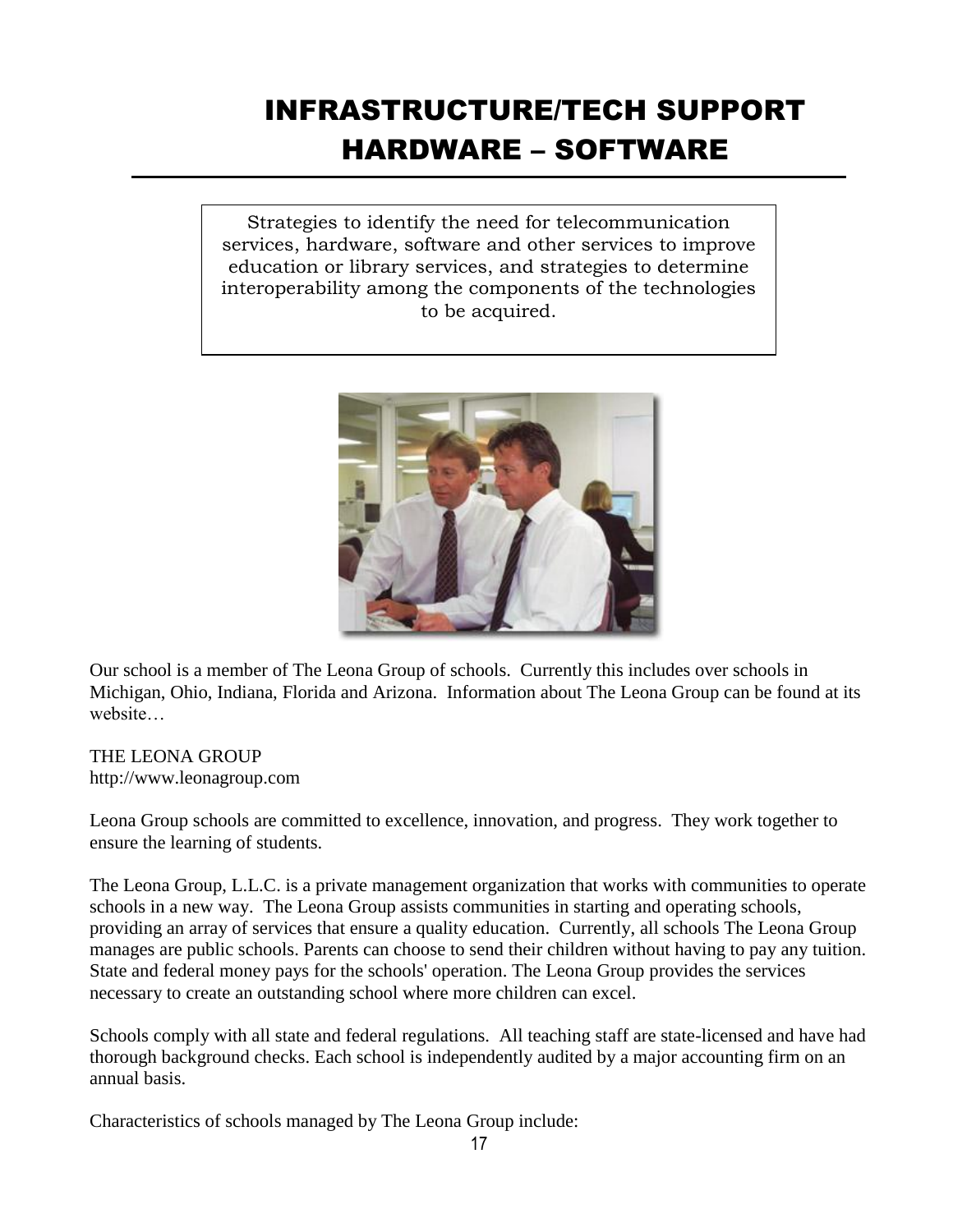- Personal learning programs
- Inclusive classes which serve children of all ability levels
- An extended day and year
- Strong ties between home and school
- Before- and after-school care
- A safe, secure environment
- A caring staff committed to constant improvement
- A unique method to monitor each child's overall growth
- An emphasis on computer literacy
- The work skills and academic base needed for the future Guidance to help students learn personal responsibility

The Leona Group also provides an Information Technology team consisting of various professionals with different strengths and areas of expertise. The team works to ensure that everything runs smoothly and keeps moving forward. These professionals are available to work with the school staff on an asneeded basis. They are provided by The Leona Group.

George Crockett Academy has an assigned local technician who comes to the school on a regular basis. His primary role is to maintain equipment, as well as assisting staff with technology issues. Other technicians from the Leona Group often assist him.

In the elementary and middle school building, the classrooms have an average of three good computers. Most of them are less than two years old, and nearly all of them are in good working condition. Our computer lab has 18 workstations which are used constantly every day. Our library has 25 laptops which are often used, as well. Our network is controlled by two Windows 2008 R2 servers.

At the Consortium high school campus, computers are installed in all the classrooms. All of the computers were replaced in August, 2010. The computer lab has 54 workstations. There are computers in all of the school offices. A wireless network extends through most of the building, including the gymnasium for use in public meetings.

Of course, all of this will change in the fall of 2012 when our new school building opens its doors for the first time. There will be approximately 350 computers in the building, connected to the seven servers. Fiber optic lines will provide faster, more reliable Internet access. The new building will have 43 classrooms and two computer labs. Laptops and handheld devices will also be accessible to students and staff. The new building will be equipped with advanced communication and security systems.

Both schools are already equipped with T1 line broadband Internet access, as well as a cable modem for load balancing. Security and content filtering are provided by a firewall at each location. These protect us from hacker attacks, viruses, and inappropriate material online.

Teachers make daily use of Smart Boards or Promethean Boards in all classrooms. These interactive whiteboards bring an entirely new dimension to the teaching and learning experience. Several sets of "clicker" interactive polling devices allow students to enter their responses to multiple-choice questions electronically.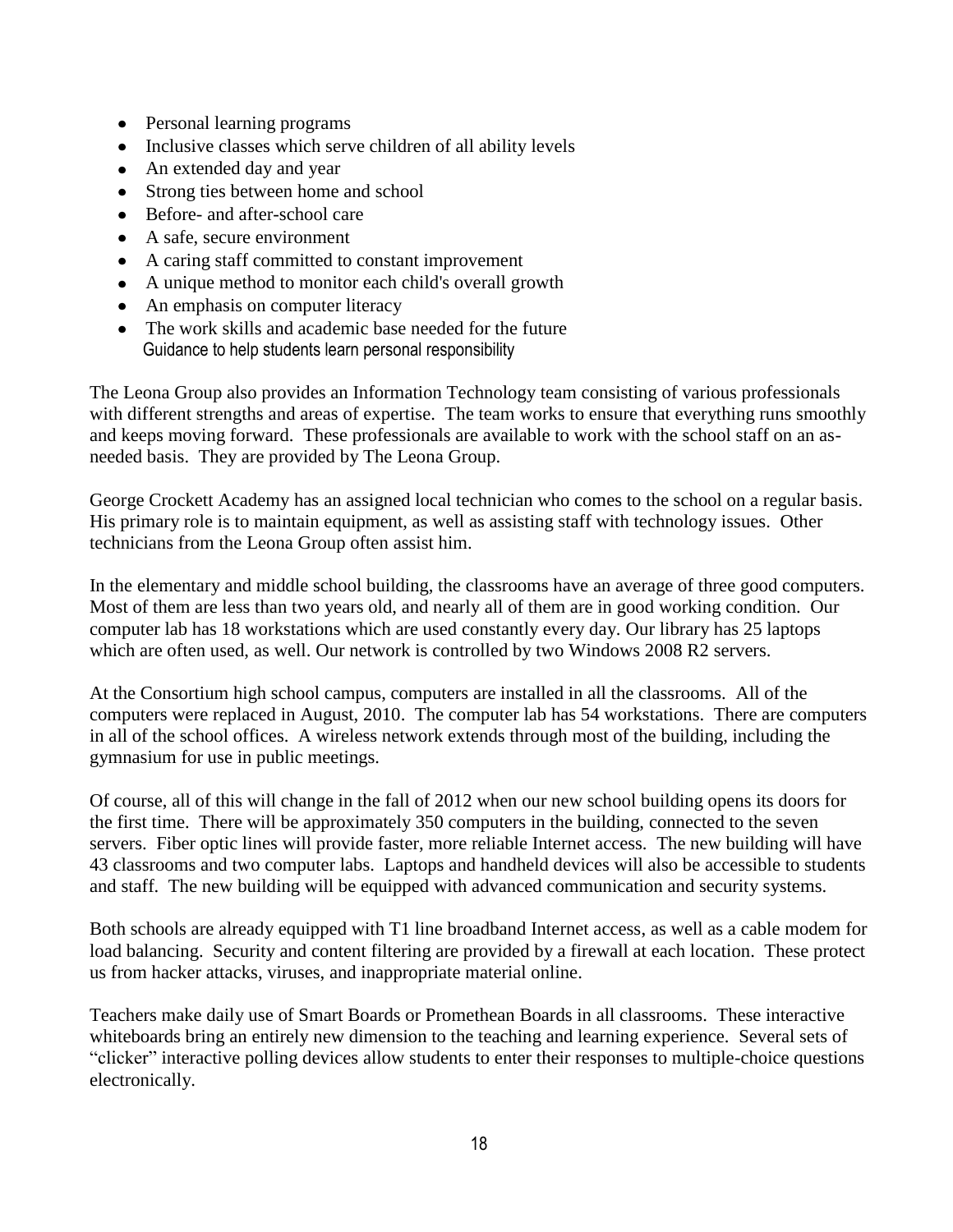The elementary school campus also has a computer lab with 20 workstations plus a library with 25 wireless laptops. These are used for student research, classroom projects, and skill-enhancement programs, as well as after-school tutoring. We are also investigating partnering with an Adult Literacy Group to offer evening courses in the computer lab.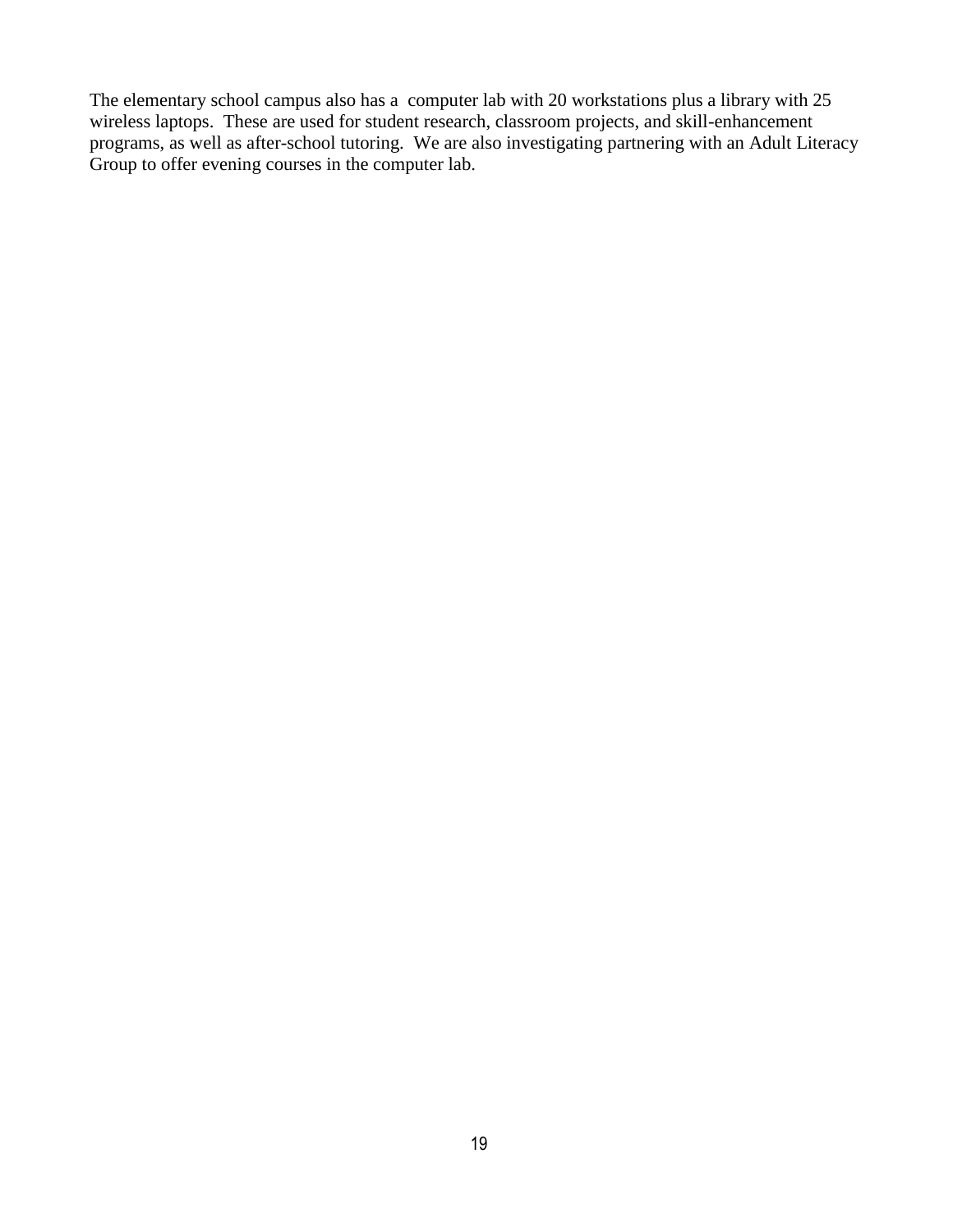### TIMELINE

The following timeline shows our future goals and objectives:

### 2012-2013

- Design and implement a hardware structure for our new building. This includes servers, workstations, printers, wireless access points, communications and security features.
- Design and implement a software structure for our new building. This includes operating systems, end-user programs, backups, imaging, and upgrades.
- Train staff members and students in the proper use of new facilities.
- Integrate the Internet even more extensively into classroom curriculum.
- Use technology tools to individualize student learning.
- Migrate to the PowerSchool data management system.
- Install and deploy new servers.
- Increase bandwidth by replacing our T1 lines with 10MB fiber optic cables.
- Investigate the use of controllers for wireless access points.
- Upgrade existing equipment to current standards and phase out obsolete hardware as needed.
- Study the possibility of having a Technical Director for the school, equivalent to a Curriculum Coach for academics.

### 2013-2014

- Broaden our curriculum to include more web-based courses or distance learning, especially at the high school level.
- Develop a database of best practices in technology instruction.
- Compile a list of excellent websites for classroom and home use.
- Establish individual student network accounts.
- Establish group levels of security and Internet access, based on login.
- Move toward the "wireless office" concept in collecting and grading assignments.
- Investigate the use of 20MB fiber optic cables to improve speed and reliability.
- Install WAP controllers, based on our investigations of the previous year.
- Upgrade existing equipment to current standards and phase out obsolete hardware, as needed.
- Continue to add handheld devices and other mobile technology throughout the building.

### 2014-2015

- Create a technology committee with students and staff to plan for future developments.
- Implement an online program to help students prepare for standardized tests.
- Require individual teachers to set technology goals for the year, and evaluate whether they meet them.
- Integrate student blogs, e-mail, and electronic books into the curriculum.
- Use the Internet and instant messaging to communicate with parents.
- Expand our methods of making data-driven decisions.
- Streamline the high school scheduling process with Web-based forms.
- Interface with local businesses to focus on job-related skills.
- Change from 10MB to 20MB fiber optic cables.
- Investigate the viability of 50MB fiber optic cables.
- Upgrade existing equipment to current standards and phase out obsolete hardware as needed.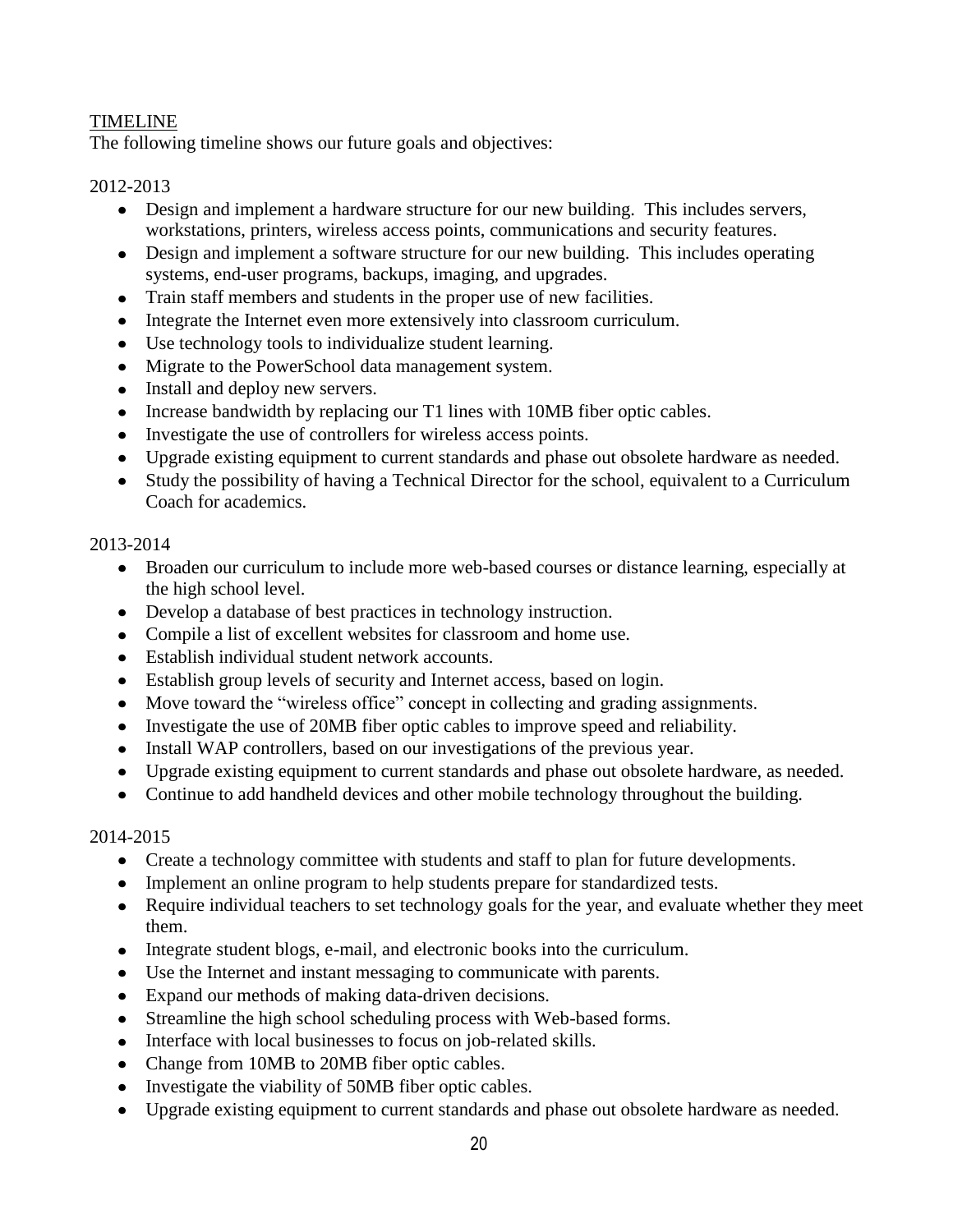### Quality Indicators For Infrastructure Design

- The acquisition of the following types of equipment and other technology resources is based on the school's vision for technology and other goals and expectations for student learning:
	- o computers of sufficient power and sophistication to support student achievement of the goals for their learning.
	- o computer-based equipment, such as CD-ROMs, printers & LANS.
	- o video resources such as television, videocassette recorders, cable, satellite, etc.
	- o telecommunications network and other technologies for two-way communication of voice, data and video.
- Sufficient power and wiring are available in the school to support the school's vision for technology, new or additional wiring and phone lines are provided as needed.
- Equipment is distributed to the most accessible sites in the school for student and teacher use.
- The information technology facilities (in classrooms and/or lab settings) foster safe and easy use.
- The school's facilities provide the following conditions:
	- o adequate number of electrical outlets
	- o surge protection and grounding
	- o lighting protection
	- o back-up systems
	- o telephone outlets
	- o static reduction
	- o temperature and humidity control
	- o acoustical treatment (soundproofing for multimedia applications)
	- o lighting and light control
	- o security devices
- The school's facilities are easily accessible to persons with  $\bullet$ disabilities.

**NSSE**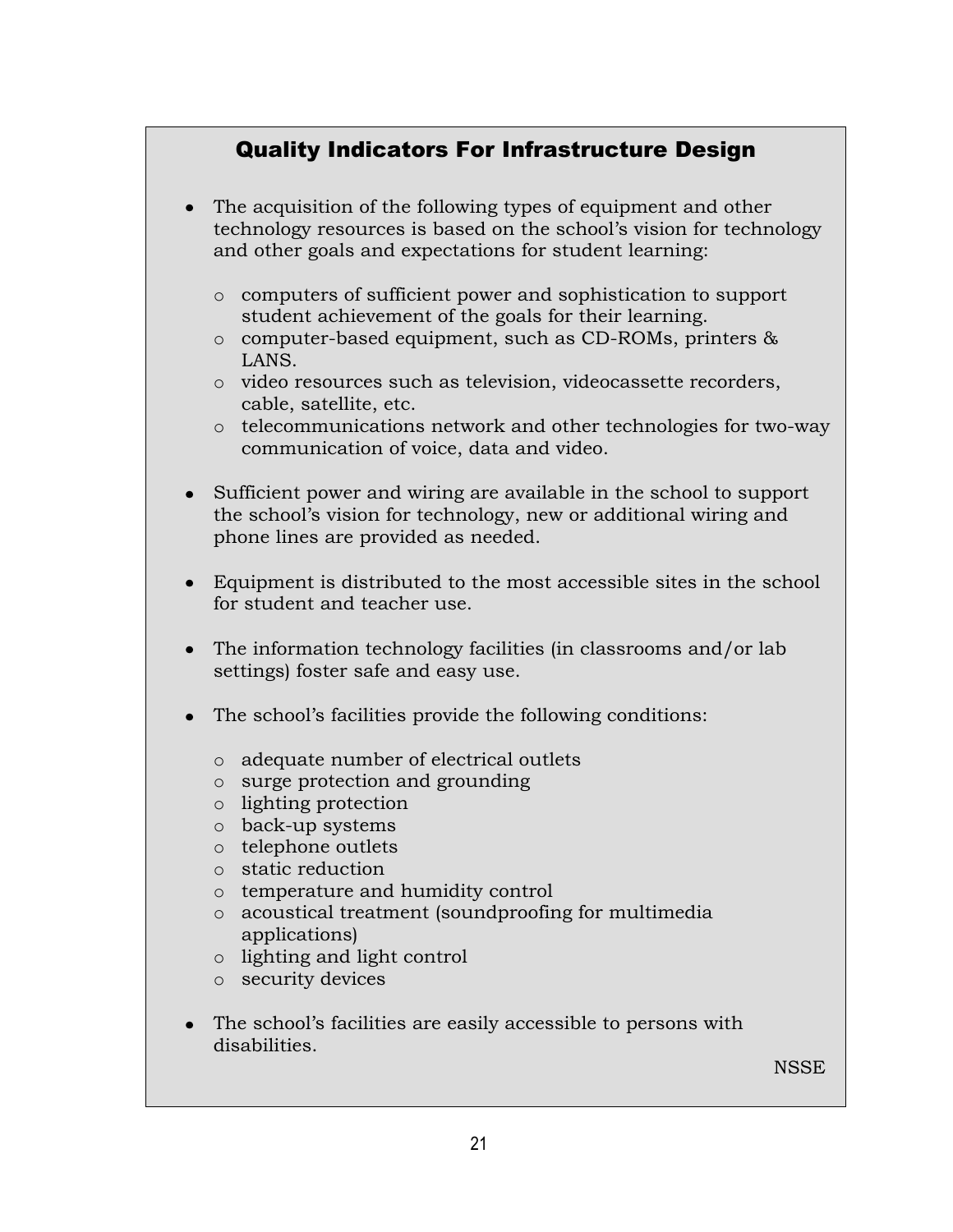### Quality Indicators For Technical Support

- The school's information technology resources are continuously  $\bullet$ updated:
	- o Technology resources and materials are reviewed annually for currency and for value to the curriculum in supporting student learning. Those resources or materials that no longer support the goals of the instructional program are withdrawn.
	- o Hardware is reviewed for possible replacement within at least three (3) years of purchase and annually thereafter.
- Equipment receives regular inspection and routine maintenance on at least an annual basis.
	- o Properly trained technical personnel are hired or contracted to perform maintenance and repair.
	- o Emergency repairs are made promptly.
	- o Records adequately document repair and maintenance of equipment.
- A comprehensive security system is in place to safeguard the school's information technology resources.
- The school maintains an up-to-date inventory of its information technology resources.
	- o The school's inventory includes software, hardware, printed information and resource materials.
	- o All materials and equipment are classified, cataloged and processed at the time of their acquisition.
	- o All materials and equipment are marked and documented.
	- o An electronic database serves as the management system of the inventory of the school's information technology resources.
- $\bullet$ The roles and responsibilities for the management and coordination of the use of information technology resources throughout the school are clearly defined.
- The school's insurance policy provides adequate coverage for materials and liability.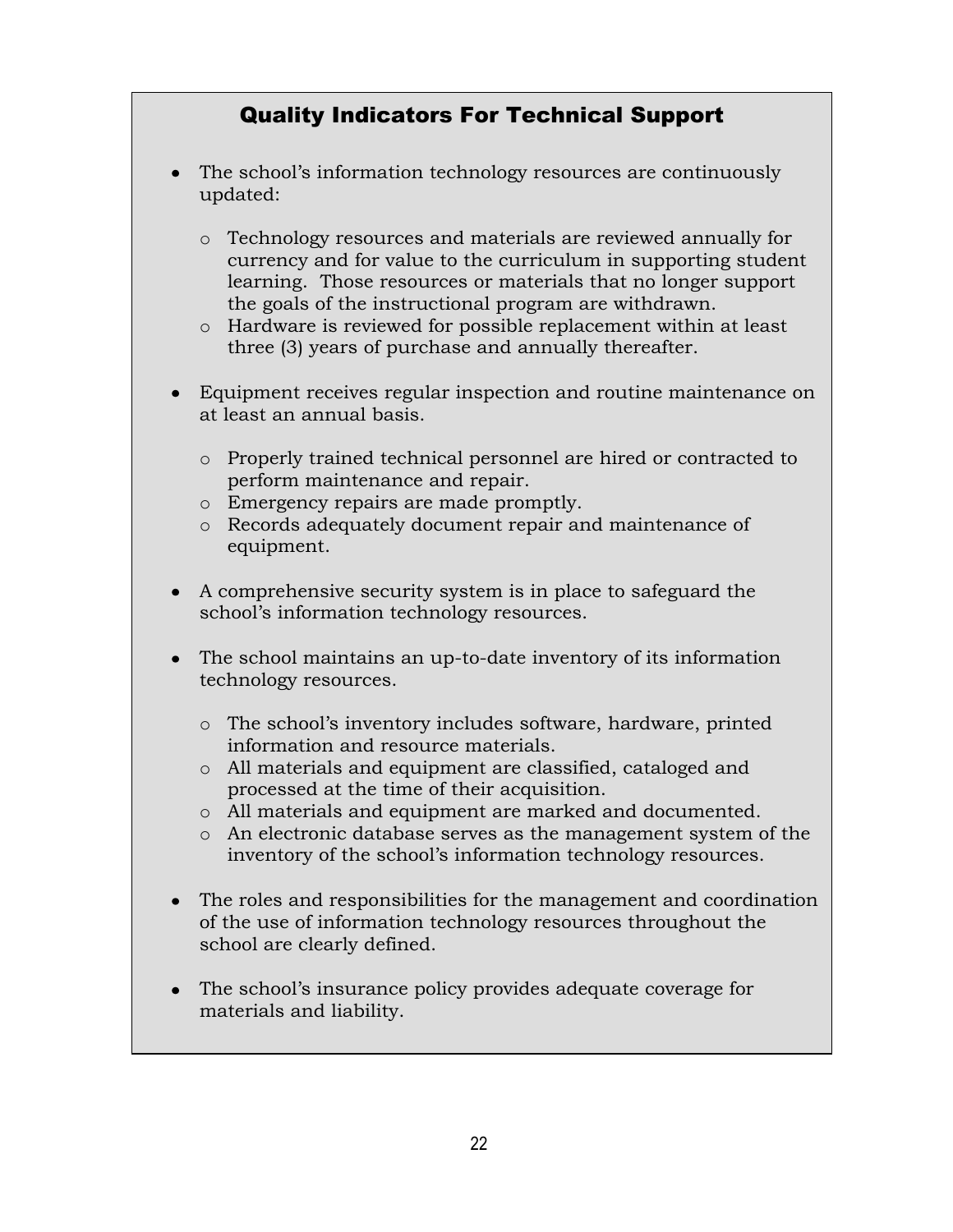### FUNDING AND BUDGET

Timeline and budget covering the acquisition, implementation, interoperability provisions, maintenance and professional development related to the use of technology to improve student academic achievement.



### TECHNOLOGY BUDGET – PROJECTED COST

Like almost all schools, George Crockett Academy must keep an eye on the budget. Operating a school is the equivalent of running a small business. Priorities must be set, and guidelines must be followed. The Leona Group is extremely helpful to all of its schools in all financial matters.

Charter schools are public schools. They are managed by a private corporation instead of the local school district. Our funding from the state of Michigan is based upon our actual enrollment. There is a specific per-pupil foundation allocation, determined by how many students are in attendance. In that way, we're exactly like traditional public schools.

We also actively pursue grants in aid from federal and state agencies, as well as from various private sources. Several Leona Group schools have received federal "E-Rate" grants for such necessities as network cabling, Internet service, and telephone charges both local and long distance. We also receive Title I, Title II and Title VI funding as well as participate in the 21st Century Grant. Gifts and donations also provide additional, much-needed resources for our students. Our school leader confers regularly with financial officers from The Leona Group regarding major budgetary decisions.

In an effort to keep our costs down, we intend to take advantage of the group buying power of REMC. They have substantial discounts for Michigan school districts and charter schools pre-negotiated with vendors. This will ensure that we receive the best prices for various technological needs.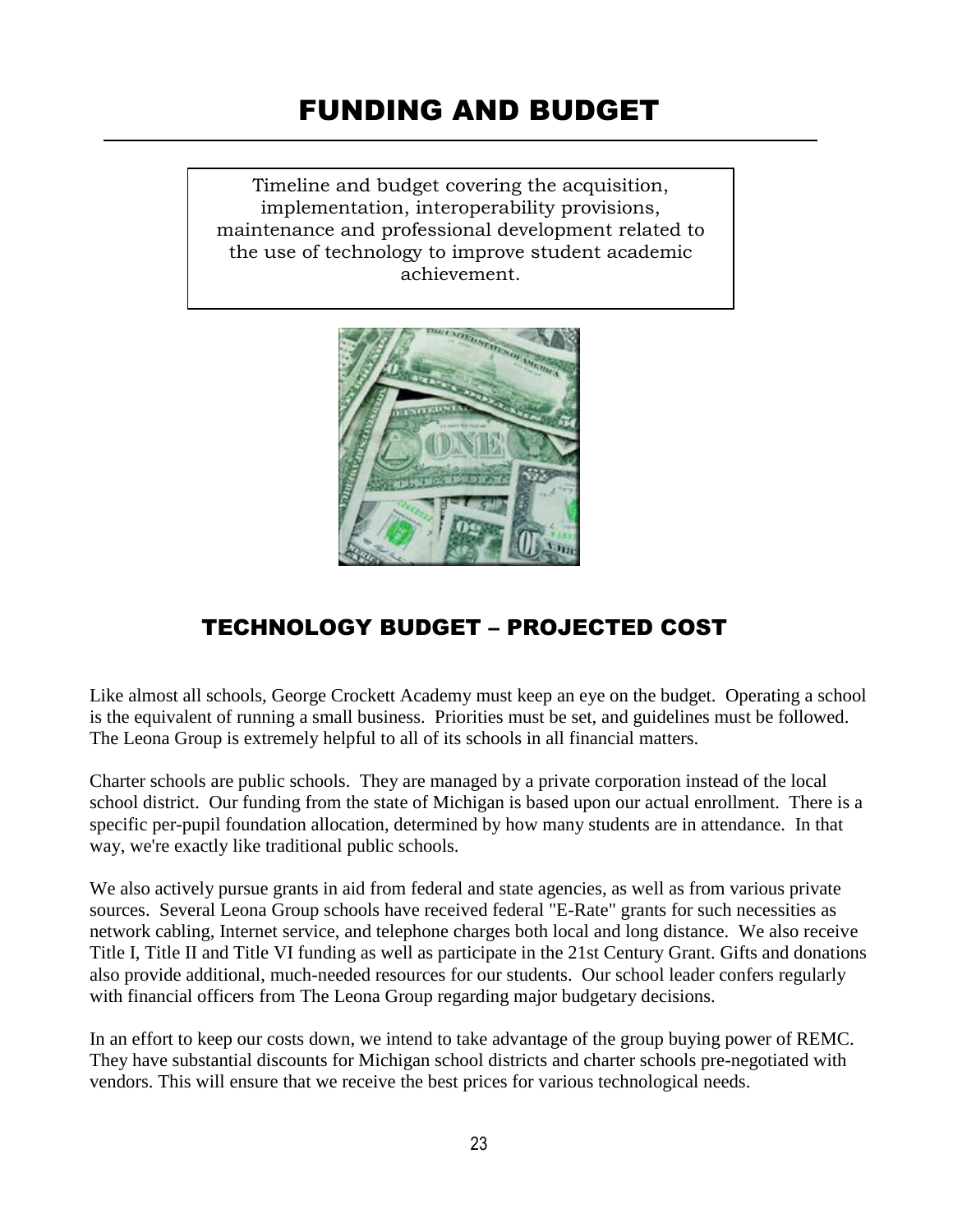As a further effort to control costs, we will be implementing school administration software that allows us to minimize the time required for reporting and maximize the information we receive out of our data. This will also allow preformatted output for the Michigan SRSD requirements.

|                                              | 2012-2013                |               |                  | 2013-2014                |               |                  | 2014-2015                |               |                  |
|----------------------------------------------|--------------------------|---------------|------------------|--------------------------|---------------|------------------|--------------------------|---------------|------------------|
| <b>Item</b>                                  | Local<br><b>District</b> | <b>Grants</b> | <b>Donations</b> | Local<br><b>District</b> | <b>Grants</b> | <b>Donations</b> | Local<br><b>District</b> | <b>Grants</b> | <b>Donations</b> |
| Supplies                                     | 1500                     | II D 2000     |                  | 1750                     | II D<br>2000  |                  | 2000                     | II D<br>2500  |                  |
| Contracted<br>Services                       |                          |               |                  |                          |               |                  |                          |               |                  |
| Salaries/Benefits                            | 70000                    |               |                  | 75000                    |               |                  | 80000                    |               |                  |
| Outside<br>Contractors                       |                          |               |                  |                          |               |                  |                          |               |                  |
| License Fees                                 | 15000                    |               |                  | 16000                    |               |                  | 16000                    |               |                  |
| Equipment                                    | 3000                     | 40,000        |                  | 3000                     | 20,000        |                  | 3000                     | 20,000        |                  |
| Software                                     | 2000                     | 1000          |                  | 2000                     | 1000          |                  | 2000                     | 1000          |                  |
| Internet                                     | 672                      | 6048          |                  | 672                      | 6048          |                  | 672                      | 6048          |                  |
| Technological<br>Professional<br>Development | 1400                     | 2000          |                  | 1500                     | 1000          |                  | 1500                     | 1000          |                  |
| Maintenance<br>and Up-Grades                 | 2500                     |               |                  | 2500                     |               |                  | 3000                     |               |                  |

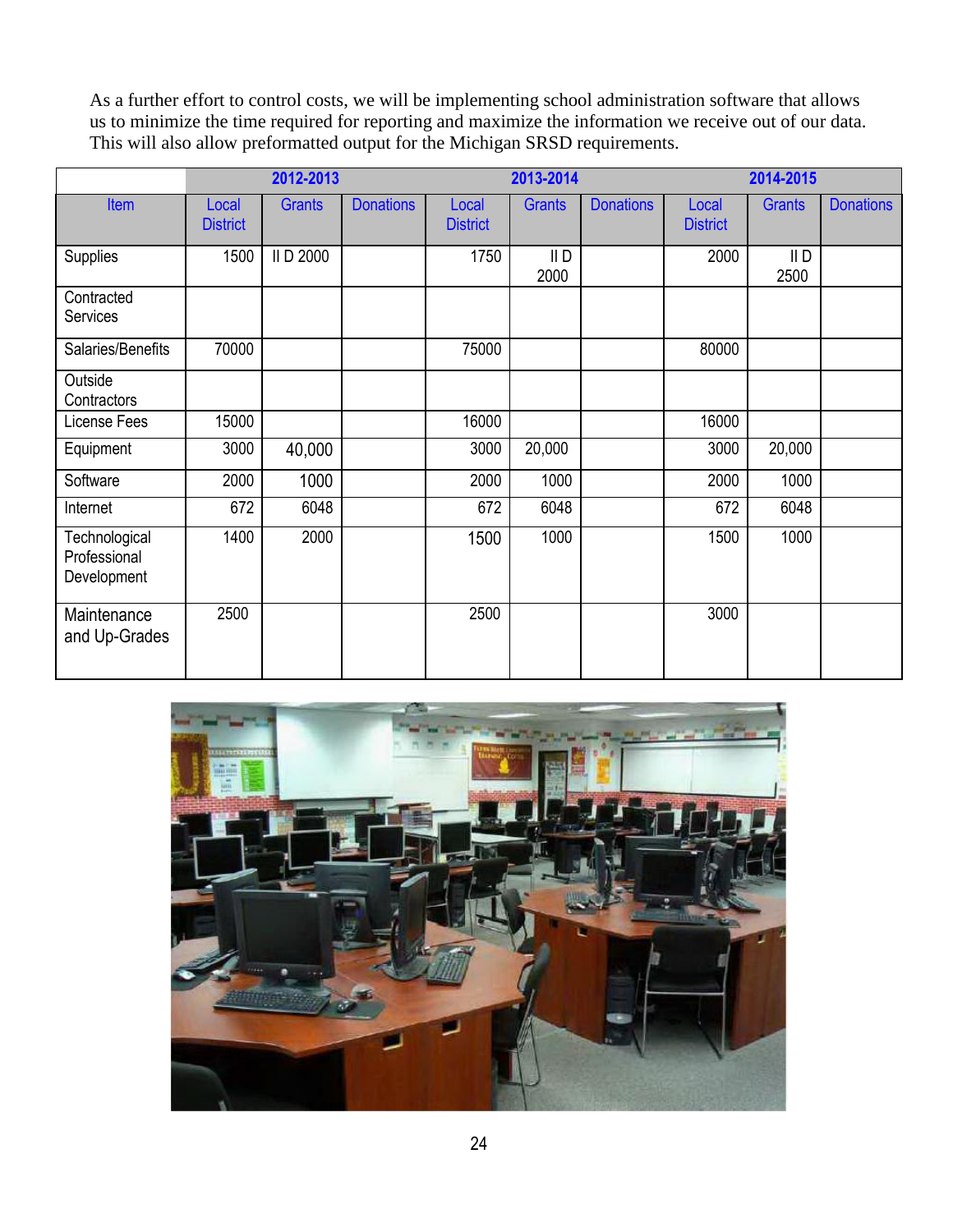### MONITORING AND EVALUATION

Strategies that the district will use to evaluate the extent to which activities are effective in integrating technology into curriculum and instruction, increasing the ability of teachers to teach, and enabling students to reach challenging State academic standards.



Any worthwhile plan is a work-in-progress; it will never be completed because it keeps growing. This plan is no exception. In these pages, we have attempted to sketch out a viable measurable future for the children of George Crockett Academy. The important thing for us is to move forward, to put this plan into action. Every plan is a blueprint for change, but now the actual time of building is at hand. It's not enough to have a dream. We must roll up our sleeves and get to work.

We are working on creating a foundation to support our plan that should allow us to effectively evaluate our results. First, we must have a timeline for implementing our technology showing a measurable path to our objectives. Next, there must be a clear indicator of whether or not our plan is achieving the desired results. It's great to implement technology but it must serve the needs of our children.

Without accountability, no plan can be implemented successfully. Who will ensure that the plan is put into place? Who will be responsible for revising it when the technology inevitably changes? How do we measure our success?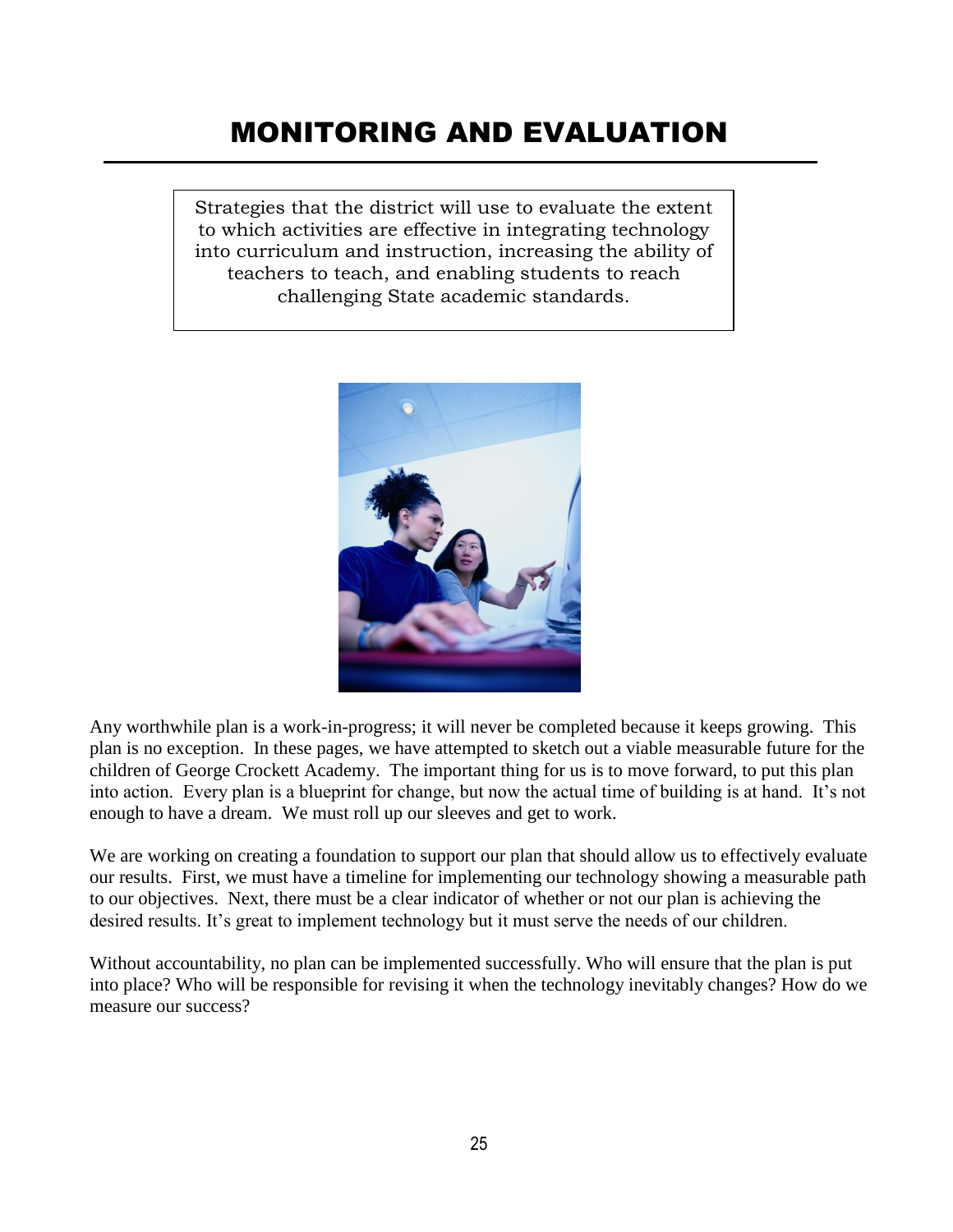### SUMMARY OF GOALS MET

- 1. Replaced older computers with newer models.
- 2. Added more computers throughout the buildings.
- 3. Upgraded software to newer versions, especially Microsoft Office.
- 4. Used administrative software for record keeping, scheduling, attendance, transcripts, and discipline records.
- 5. Used electronic gradebook software in all classrooms and subjects.
- 6. Made widespread and effective use of Internet websites in teaching.
- 7. Installed a firewall, antivirus software, and policies to protect our students.
- 8. Installed Smart Boards and Promethean Boards in all classrooms.
- 9. Upgraded our servers with more powerful models and increased storage.
- 10. Performed software and hardware audits on a regular basis.
- 11. Instituted an e-mail service for all staff members.
- 12. Incorporated tablet computers, white board active response systems, and handheld devices into the curriculum.

### SUMMARY OF UNEXPECTED OUTCOMES

When high-speed Internet access became widely available in the classrooms, we found that students sometimes wanted to use it for non-academic purposes such as playing games or listening to music. We are in the process of instituting network policies to limit this. We also found that some teachers needed additional training or advice on using the Internet effectively. Students needed information about why electronic plagiarism is wrong and how to avoid it.

### SUMMARY OF GOALS NOT MET

The goals we haven't met are still worthwhile goals. We have included them in our new plans for future years. They are in the process of completion, but some take longer than anticipated.

### TECHNOLOGY PLAN EVALUATION AND UPDATE

The technology plan of George Crockett Academy will be reviewed annually by a committee representing the administration and staff of George Crockett Academy. In coordination with the school leader, our progress will be evaluated and new goals determined. We measure our progress against state benchmarks and guidelines as set forth in the Michigan Curriculum Framework and the Michigan State Technology Plan.

Success will be determined, first and foremost, by how technology facilitates learning. We strive to incorporate computers and Internet resources into our regular curriculum. The closer we can approach this ideal goal, the better we have fulfilled the mandates of our technology plan.

Through informal observations, dialogue with staff and students, and written surveys, we continuously monitor the use of technology at George Crockett Academy. The school leader, the school board, the technology coordinator, the school management company and the school improvement committee are included in this process of long-term planning and development to best serve the needs of our students.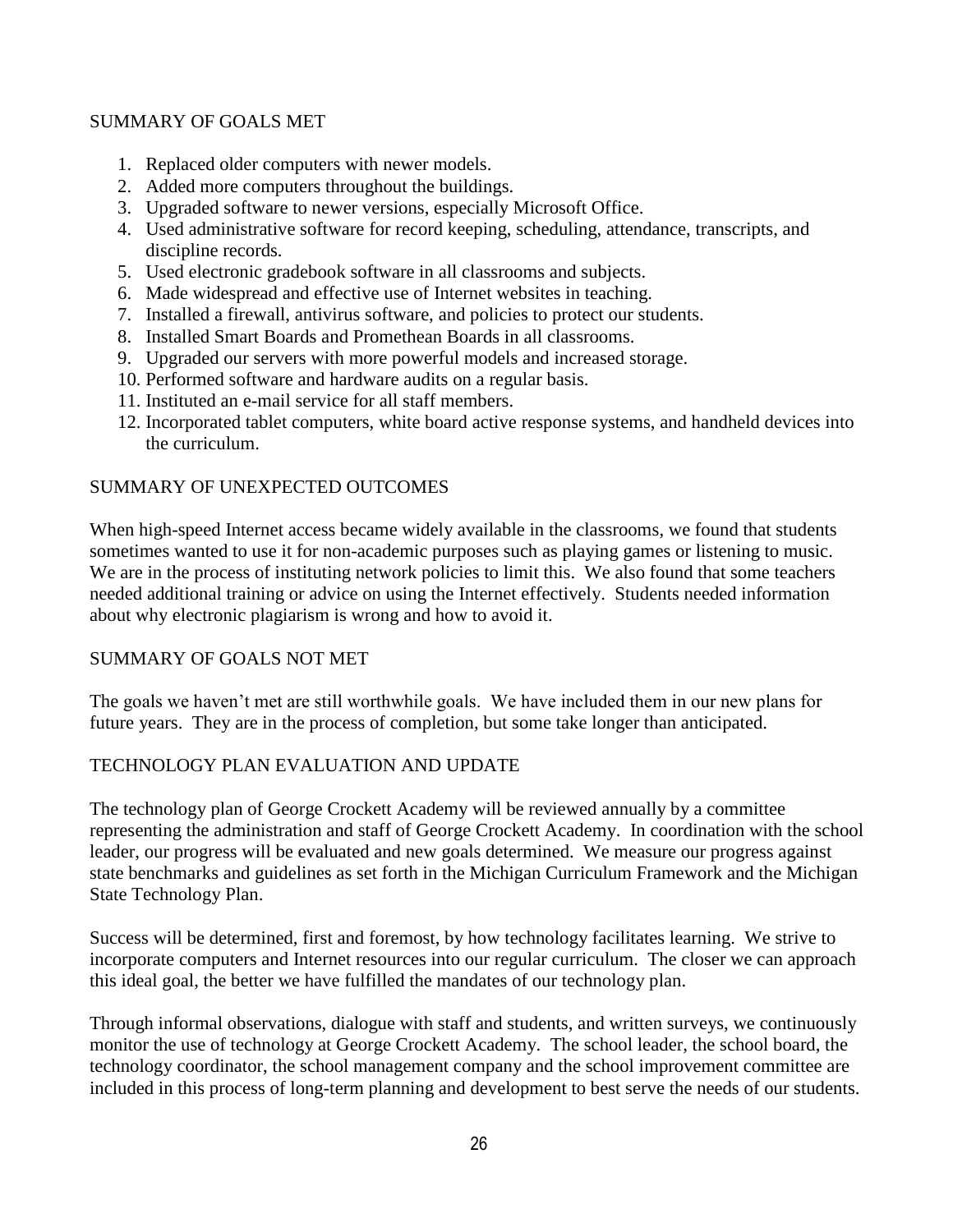## **ACCEPTABLE USE POLICY**

For Charter School Academies Administered by The Leona Group, L.L.C. Drafted June, 2001 in keeping with the requirements of CIPA (Children's Internet Protection Act)

### OUR GOAL: A SAFE, SENSIBLE APPROACH

As a student at this school…

- 1. You must never reveal personal information, your name, where you live, your parents' names, your telephone number, or where you go to school.
- 2. Don't send pictures of yourself or your family through the Internet.
- 3. Always tell your teacher about any web site that makes you feel uncomfortable, or any communication that uses threatening or bad language.
- 4. Remember that people on the Internet can be anyone, anywhere. Be careful to protect yourself, your fellow students, and your family.
- 5. Only visit web sites that are appropriate for school. If you see something that you know isn't right, back out of it immediately or shut down your browser.
- 6. Make good choices. Do not accept product offers or other opportunities to send you information through the Internet without your parents' specific approval.
- 7. Avoid chat rooms. They are not allowed, ever.
- 8. Never send or receive e-mail messages without permission from school authorities. If the principal or computer instructor didn't say you are allowed e-mail privileges, they are expressly forbidden.
- 9. Don't agree to meet someone you've met on the Internet. Tell a grownup about anyone who even suggests this.
- 10. Follow the policies in the written Internet contract which you and your parents signed at the beginning of the year.

### **CONSEQUENCES**

The key to a successful Internet safety system is adult supervision. Nothing can replace the influence of a vigilant teacher. Students who knowingly violate the recommended guidelines will lose their Internet or computer privileges, and in extreme cases a parent conference must be scheduled.

The school has filtering software that monitors and blocks inappropriate web usage. The technology coordinator, in cooperation with the principal, will work to prohibit access to sites that are not appropriate, such as game or entertainment sites with no academic value. Filtering software is not perfect, but it is an important part of our overall program.

Signature of Student

Signature of Parent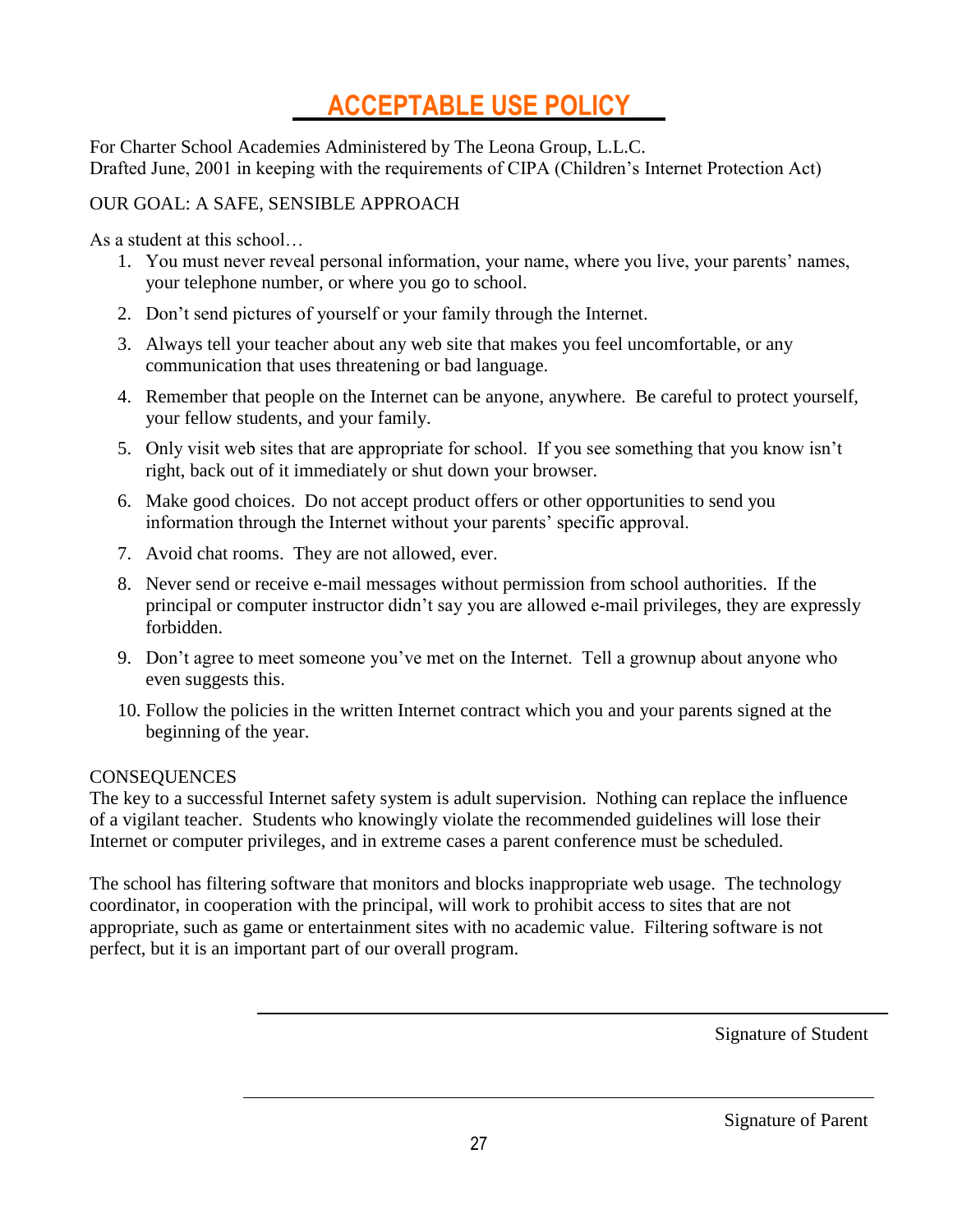### APPENDIX A

### **Technology Standards and Expectations:**

The following list comes from the Michigan Educational Technology Standards for Students. We include it here as an overview of short-term and long-term objectives. Some of the items we're accomplishing very well, while others we still need to improve in the next three years.

### GRADES K-2

### **Creativity and Innovation**

use a variety of digital tools (e.g., word processors, drawing tools, simulations, presentation software, graphical organizers) to learn, create, and convey original ideas or illustrate concepts

### **Communication and Collaboration**

- work together when using digital tools (e.g., word processor, drawing, presentation software) to convey ideas or illustrate simple concepts relating to a specified project
- use a variety of developmentally appropriate digital tools (e.g., word processors, paint programs) to communicate ideas to classmates, families, and others

### **Research and Information Literacy**

- interact with Internet based resources
- $\bullet$  use digital resources (e.g., dictionaries, encyclopedias, graphs, graphical organizers) to locate and interpret information relating to a specific curricular topic, with assistance from teachers, school library media specialists, parents, or student partners

### **Critical Thinking, Problem Solving, and Decision Making**

- explain ways that technology can be used to solve problems (e.g., cell phones, traffic lights, GPS units)
- use digital resources (e.g., dictionaries, encyclopedias, search engines, web sites) to solve developmentally appropriate problems, with assistance from teachers, parents, school media specialists, or student partners

### **Digital Citizenship**

- describe appropriate and inappropriate uses of technology (e.g., computers, Internet, e-mail, cell phones) and describe consequences of inappropriate uses
- know the Michigan Cyber Safety Initiative's three rules (Keep Safe, Keep Away, Keep Telling)
- identify personal information that should not be shared on the Internet (e.g. name, address, phone number)
- know to inform a trusted adult if he/she receives or views an online communication which makes him/her feel uncomfortable, or if someone whom he/she doesn't know is trying to communicate with him/her or asking for personal information

### **Technology Operations and Concepts**

- discuss advantages and disadvantages of using technology
- be able to use basic menu commands to perform common operations (e.g., open, close, save, print)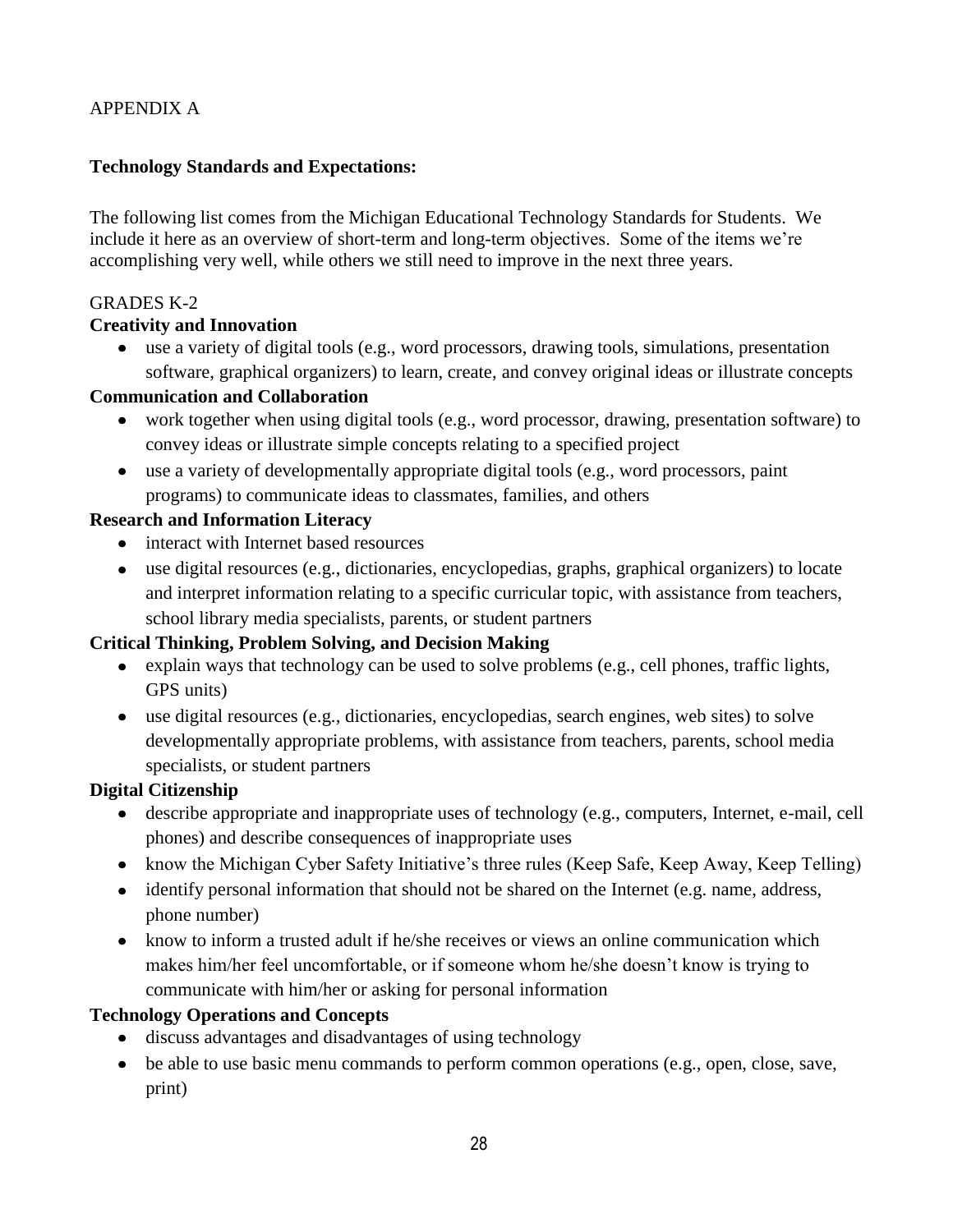- recognize and name the major hardware components in a computer system (e.g., computer, monitor, keyboard, mouse, printer)
- discuss the basic care for computer hardware and various media types (e.g., CDs, DVDs)
- use developmentally appropriate and accurate terminology when talking about technology
- understand that technology is a tool to help him/her complete a task, and is a source of information, learning, and entertainment
- demonstrate the ability to navigate in virtual environments (e.g., electronic books, games, simulation software, web sites)

### GRADES 3-5

### **Creativity and Innovation**

- produce a media-rich digital project aligned to state curriculum standards (e.g., fable, folk tale, mystery, tall tale, historical fiction)
- use a variety of technology tools and applications to demonstrate his/her creativity by creating or modifying works of art, music, movies, or presentations
- participate in discussions about technologies (past, present, and future) to understand these technologies are the result of human creativity

### **Communication and Collaboration**

- use digital communication tools (e.g., e-mail, wikis, blogs, IM, chat rooms, videoconferencing, Moodle, Blackboard) and online resources for group learning projects
- identify how different software applications may be used to share similar information, based on the intended audience (e.g., presentations for classmates, newsletters for parents)
- use a variety of media and formats to create and edit products (e.g., presentations, newsletters, brochures, web pages) to communicate information and ideas to various audiences

### **Research and Information Literacy**

- identify search strategies for locating information with support from teachers or school library media specialists
- use digital tools to find, organize, analyze, synthesize, and evaluate information
- understand and discuss that web sites and digital resources may contain inaccurate or biased information
- understand that using information from a single Internet source might result in the reporting of erroneous facts and that multiple sources should always be researched

### **Critical Thinking, Problem Solving, and Decision Making**

- use digital resources to access information that can assist in making informed decisions about everyday matters (e.g., which movie to see, which product to purchase)
- use information and communication technology tools (e.g., calculators, probes, videos, DVDs, educational software) to collect, organize, and evaluate information to assist with solving problems
- use digital resources to identify and investigate a state, national, or global issue (e.g., global warming, economy, environment

### **Digital Citizenship**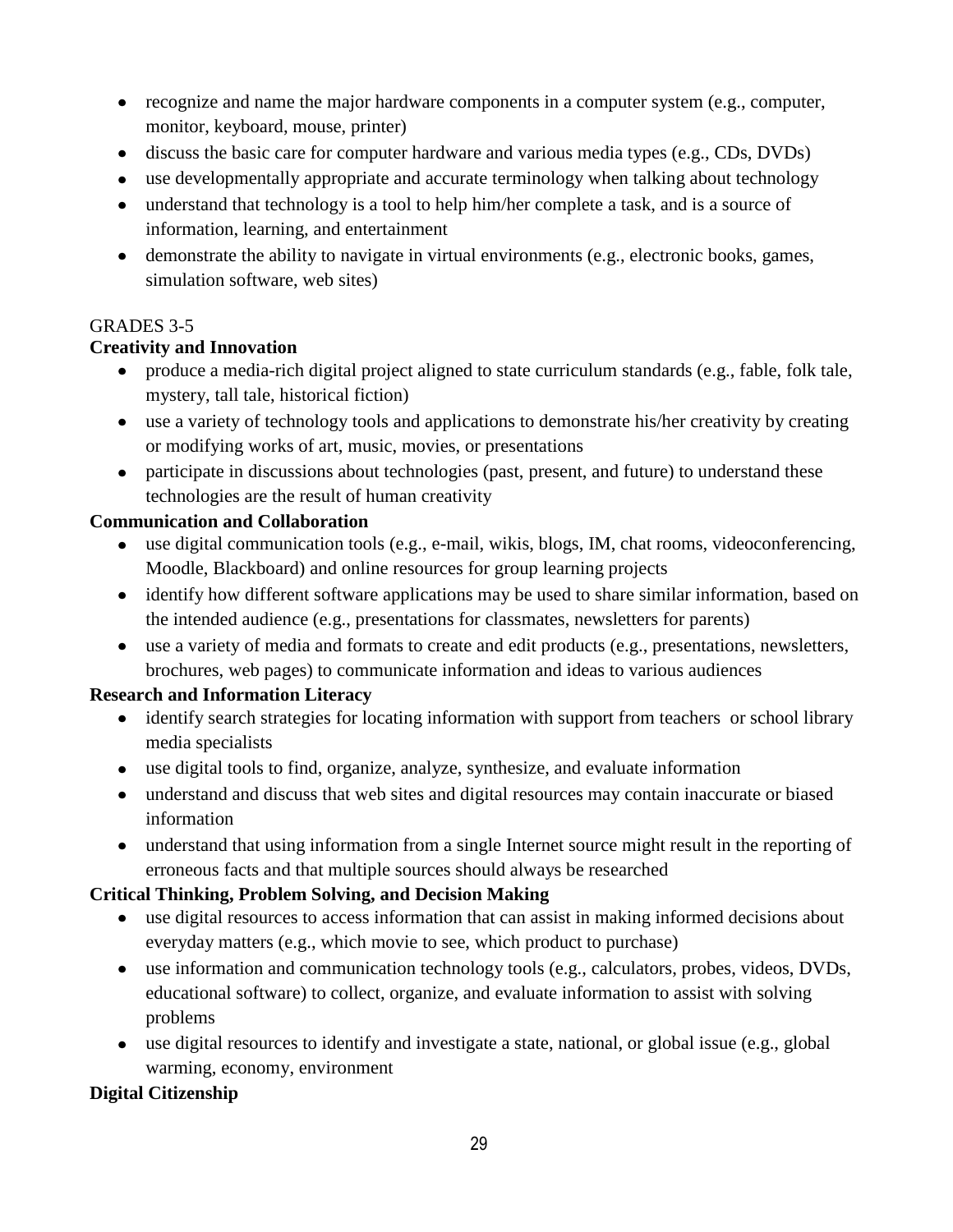- discuss scenarios involving acceptable and unacceptable uses of technology (e.g., file-sharing, social networking, text messaging, cyber bullying, plagiarism)
- recognize issues involving ethical use of information (e.g., copyright adherence, source citation)
- describe precautions surrounding personal safety that should be taken when online
- identify the types of personal information that should not be given out on the Internet (name, address, phone number, picture, school name)

### **Technology Operations and Concepts**

- use basic input and output devices (e.g., printers, scanners, digital cameras, video recorders, projectors)
- describe ways technology has changed life at school and at home
- understand and discuss how assistive technologies can benefit all individuals
- demonstrate proper care in the use of computer hardware, software, peripherals, and storage media
- know how to exchange files with other students using technology (e.g., network file sharing, flash drives)

### GRADES 6-8

### **Creativity and Innovation**

- apply common software features (e.g., spellchecker, thesaurus, formulas, charts, graphics, sounds) to enhance communication with an audience and to support creativity
- create an original project (e.g., presentation, web page, newsletter, information brochure) using a variety of media (e.g., animations, graphs, charts, audio, graphics, video) to present content information to an audience
- illustrate a content-related concept using a model, simulation, or concept-mapping software

### **Communication and Collaboration**

- use digital resources (e.g., discussion groups, blogs, podcasts, videoconferences, Moodle, Blackboard) to collaborate with peers, experts, and other audiences
- use collaborative digital tools to explore common curriculum content with learners from other cultures
- identify effective uses of technology to support communication with peers, family, or school personnel

### **Research and Information Literacy**

- use a variety of digital resources to locate information
- evaluate information from online information resources for accuracy and bias
- understand that using information from a single Internet source might result in the reporting of erroneous facts and that multiple sources should always be researched
- $\bullet$  identify types of web sites based on their domain names (e.g., edu, com, org, gov, net)
- employ data-collection technologies (e.g., probes, handheld devices, GPS units, geographic mapping systems) to gather, view, and analyze the results for a content-related problem

### **Critical Thinking, Problem Solving, and Decision Making**

use databases or spreadsheets to make predictions, develop strategies, and evaluate decisions to assist with solving a problem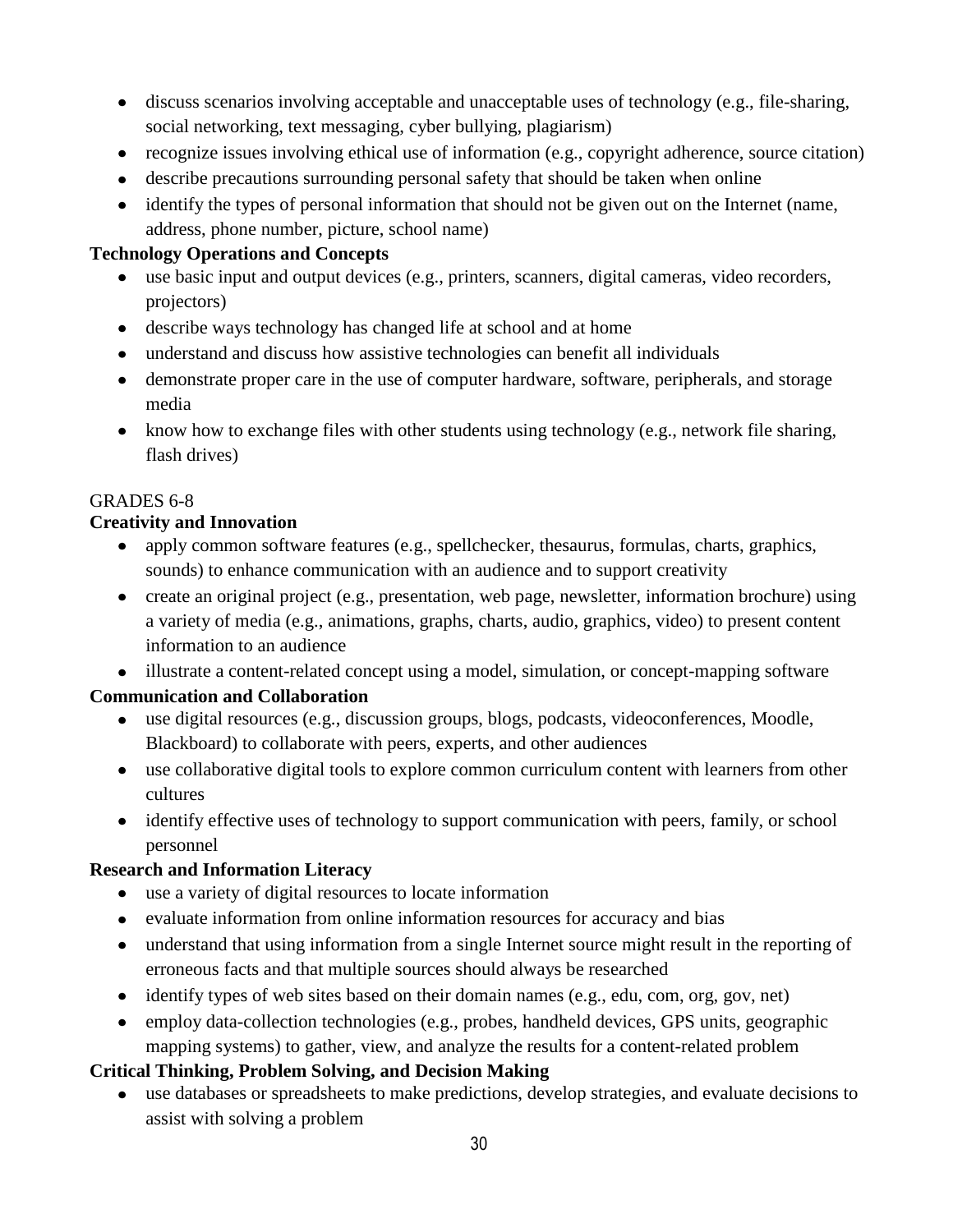- evaluate available digital resources and select the most appropriate application to accomplish a specific task (e, g., word processor, table, outline, spreadsheet, presentation program)
- gather data, examine patterns, and apply information for decision making using available digital resources
- describe strategies for solving routine hardware and software problems

### **Digital Citizenship**

- provide accurate citations when referencing information sources
- $\bullet$  discuss issues related to acceptable and responsible use of technology (e.g., privacy, security, copyright, plagiarism, viruses, file-sharing)
- discuss the consequences related to unethical use of information and communication technologies
- discuss possible societal impact of technology in the future and reflect on the importance of technology in the past
- create media-rich presentations on the appropriate and ethical use of digital tools and resources
- discuss the long term ramifications (digital footprint) of participating in questionable online activities (e.g., posting photos of risqué poses or underage drinking, making threats to others)
- describe the potential risks and dangers associated with online communications

### **Technology Operations and Concepts**

- identify file formats for a variety of applications (e.g., doc, xls, pdf, txt, jpg, mp3)
- use a variety of technology tools (e.g., dictionary, thesaurus, grammar-checker, calculator) to maximize the accuracy of technology-produced materials
- perform queries on existing databases
- know how to create and use various functions available in a database (e.g., filtering, sorting, charts)
- identify a variety of information storage devices (e.g., CDs, DVDs, flash drives, SD cards) and provide rationales for using a certain device for a specific purpose
- use accurate technology terminology
- explore career opportunities, especially those related to science, technology, engineering, and mathematics and identify their related technology skill requirements
- discuss possible uses of technology to support personal pursuits and lifelong learning
- understand and discuss how assistive technologies can benefit all individuals
- discuss security issues related to e-commerce

### GRADES 9-12

### **Creativity and Innovation**

- apply advanced software features (e.g. built-in thesaurus, templates, styles) to redesign the appearance of word processing documents, spreadsheets, and presentations
- create a web page (e.g., Dreamweaver, iGoogle, Kompozer)
- use a variety of media and formats to design, develop, publish, and present projects (e.g., newsletters, web sites, presentations, photo galleries)

### **Communication and Collaboration**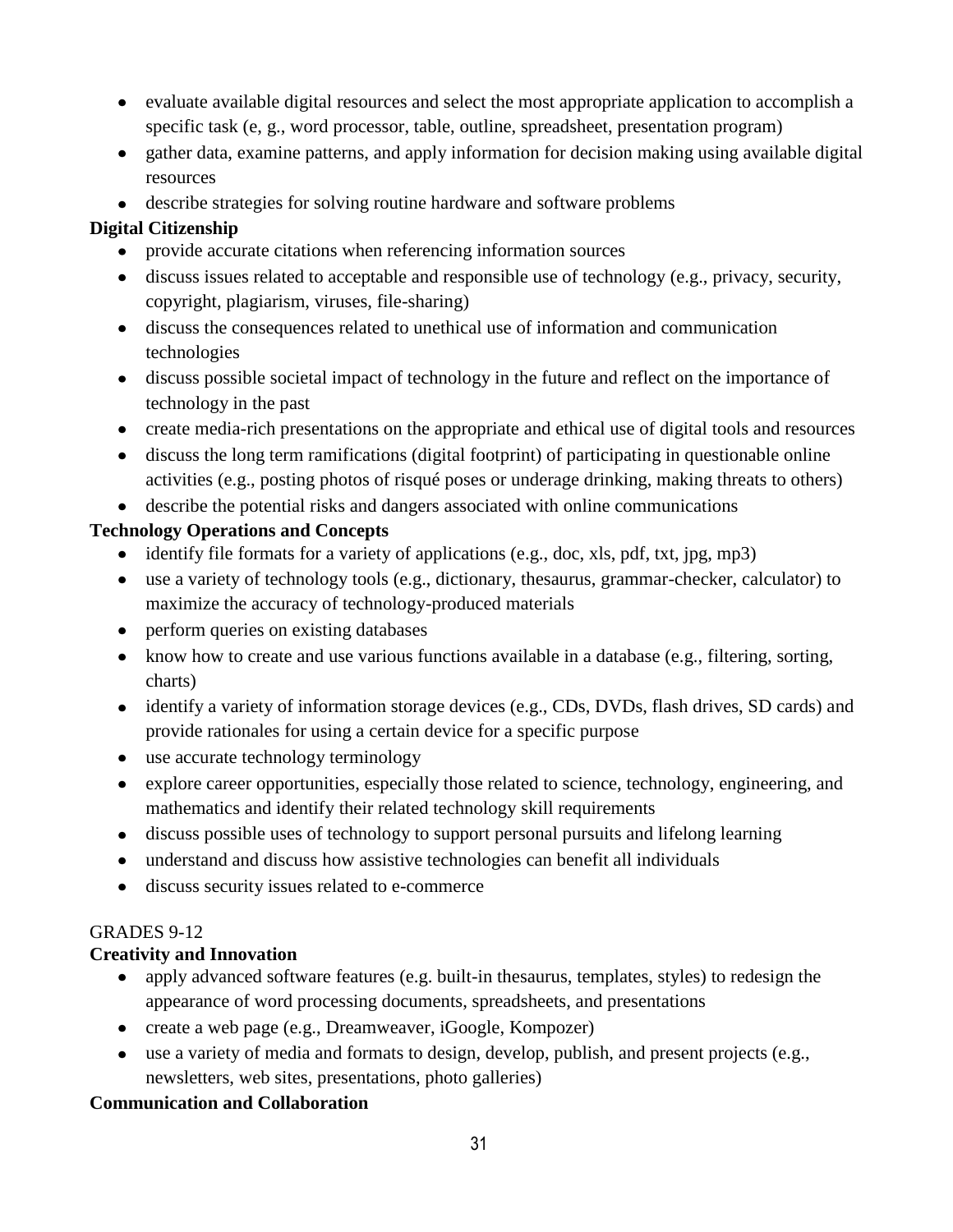- identify various collaboration technologies and describe their use (e.g., desktop conferencing, listserv, blog, wiki
- use available technologies (e.g., desktop conferencing, e-mail, videoconferencing, instant messaging) to communicate with others on a class assignment or project
- collaborate in content-related projects that integrate a variety of media (e.g., print, audio, video, graphic, simulations, and models)
- plan and implement a collaborative project using telecommunications tools (e.g., ePals, discussion boards, online groups, interactive web sites, videoconferencing)
- describe the potential risks and dangers associated with online communications
- use technology tools for managing and communicating personal information (e.g., finances, contact information, schedules, purchases, correspondence)

### **Research and Information Literacy**

- develop a plan to gather information using various research strategies (e.g., interviews, questionnaires, experiments, online surveys)
- identify, evaluate, and select appropriate online sources to answer content related questions
- demonstrate the ability to use library and online databases for accessing information (e.g., MEL, Proquest, Infosource, United Streaming)
- distinguish between fact, opinion, point of view, and inference
- evaluate information found in selected online sources on the basis of accuracy and validity
- evaluate resources for stereotyping, prejudice, and misrepresentation
- understand that using information from a single internet source might result in the reporting of erroneous facts and that multiple sources must always be researched
- research examples of inappropriate use of technologies and participate in related classroom activities (e.g., debates, reports, mock trials, presentations)

### **Critical Thinking, Problem Solving, and Decision Making**

- use digital resources (e.g., educational software, simulations, models) for problem solving and independent learning
- analyze the capabilities and limitations of digital resources and evaluate their potential to address personal, social, lifelong learning, and career needs
- devise a research question or hypothesis using information and communication technology resources, analyze the findings to make a decision based on the findings, and report the results

### **Digital Citizenship**

- identify legal and ethical issues related to the use of information and communication technologies (e.g., properly selecting and citing resources)
- discuss possible long-range effects of unethical uses of technology (e.g., virus spreading, file pirating, hacking) on cultures and society
- discuss and demonstrate proper netiquette in online communications
- identify ways that individuals can protect their technology systems from unethical or unscrupulous users
- create appropriate citations for resources when presenting research findings
- discuss and adhere to fair use policies and copyright guidelines